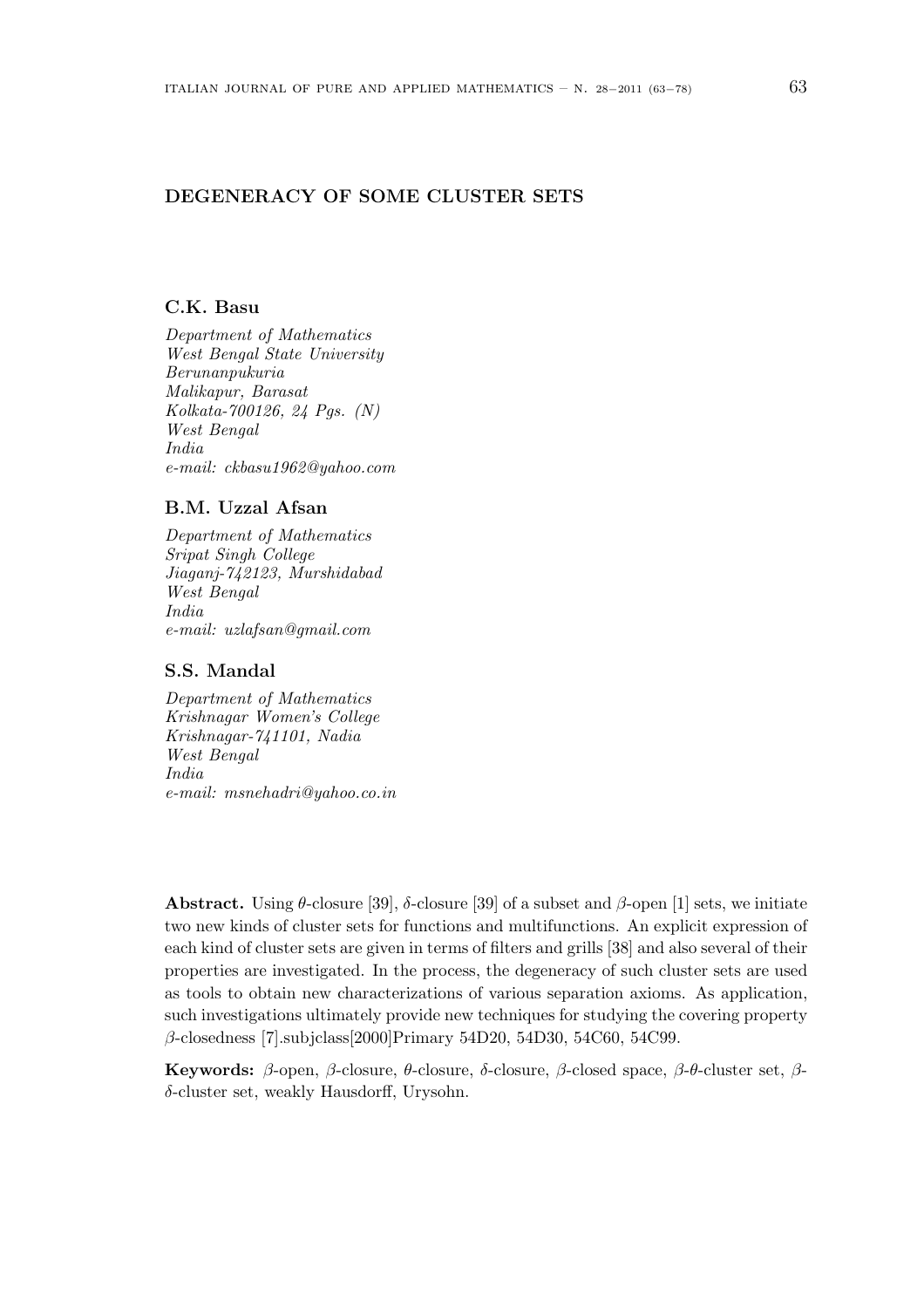### 1. Introduction

Cluster sets for functions and multifunctions in general topology have been investigated recently by good many researchers although such notion was developed long ago and studied extensively within the framework of real and analytic function theory (see [42]). In this regard, the classical book of Collingwood and Lohwater [12] and the research papers of Weston [40] and Hunter [20] are worth to be mentioned where a comprehensive collections of works are found. Subsequently, Hamlett [18], [19], Joseph [22] and many others (see [26], [27]) have extended this notion for investigation of various characterizations of different covering properties like compactness, Lindeloffness, H-closedness [39], minimal Hausdorffness, P-closedness [3], S-closedness [37].

Since the introduction of  $\beta$ -open sets [1] (= semipreopen [4]), many topological concepts are studied in terms of  $β$ -open sets. Only very few we mention which are found in the papers [1, 2, 4, 5, 6, 7, 8, 11, 16, 17, 21, 30, 31, 32, 33]. In this paper, using β-open sets and  $θ$ -closure [39] (resp. δ-closure [39]) due to Veličko [39], we introduce two new kinds of cluster sets called  $\beta$ -θ-cluster (resp.  $\beta$ -δ-cluster) sets which provide new techniques for the study of the covering property β-closedness [7]. (A space X is called β-closed if for every covering of X by β-open sets has finite subfamily whose β-closures cover X.) In the course of study, the degeneracy of such cluster sets are used as tools to obtain new characterizations of various separation axioms like Hausdorffness, weakly Hausdorffness, Urysohnness and other relevant properties.

Throughout the paper,  $X$  and  $Y$  denote topological spaces without any separation axioms, and  $\psi : X \rightarrow Y$  denotes a single valued function from X into Y. By a multifunction  $F: X \rightarrow Y$ , we mean a function mapping points of X into the nonempty subsets of Y. For a subset S of X,  $cIS$  and  $intS$  represent the closure of S and interior of S in X respectively. We recall the following well known definitions: A subset S of a space  $(X, \tau)$  or X is said to be  $\alpha$ -open [28] (resp. semi-open [24], pre-open [25],  $\beta$ -open [1] or semi-preopen [4]) if  $S \subset intclintS$ (resp.  $S \subset \text{clint } S$ ,  $S \subset \text{int } \text{cl } S$  or  $S \subset \text{clint } \text{cl } S$ ). We denote the classes of all  $\alpha$ -open (resp. semi-open, pre-open,  $\beta$ -open or semi-preopen) sets in a space X by  $\tau_{\alpha}$  (resp.  $SO(X), PO(X), \beta O(X) = SPO(X)$ ). It is well known that  $\tau \subset \tau_{\alpha} = PO(X) \cap SO(X) \subset PO(X) \cup SO(X) \subset BO(X)$ . The family of all open (resp.  $\beta$ -open) sets containing a subset S is denoted by  $\tau(S)$  (resp.  $\beta O(X, S)$ ). If in particular  $S = \{x\}$  then they are respectively denoted by  $\tau(x)$  and  $\beta O(X, x)$ . The complement of a  $\beta$ -open set is called a  $\beta$ -closed set. Pre-closed and semiclosed sets are defined similarly. The  $\beta$ -closure=sp-closure [4] (resp. pre-closure, semi-closure) of S denoted by  $\beta clS$  (resp. pclS, sclS) is the intersection of all  $\beta$ -closed (resp. pre-closed and semi-closed) subsets of X containing S. A space X is quasi-H-closed [10] (resp. S-closed [37], P-closed [3]) if every open (resp. semiopen, pre-open) cover of  $X$  has finite subfamily whose closures (resp. closures, pre-closures) cover X. For a subset S of X, the  $\theta$ -closure [39] (resp.  $\delta$ -closure [39]) of S, denoted by  $\theta$ -clS (resp.  $\delta$ -clS) is the set  $\{x \in X : clU \cap S \neq \emptyset\}$  for each  $U \in \tau(x)$  (resp.  $\{x \in X : \text{intcl } U \cap S \neq \emptyset$ ) for each  $U \in \tau(x)$ ). S is called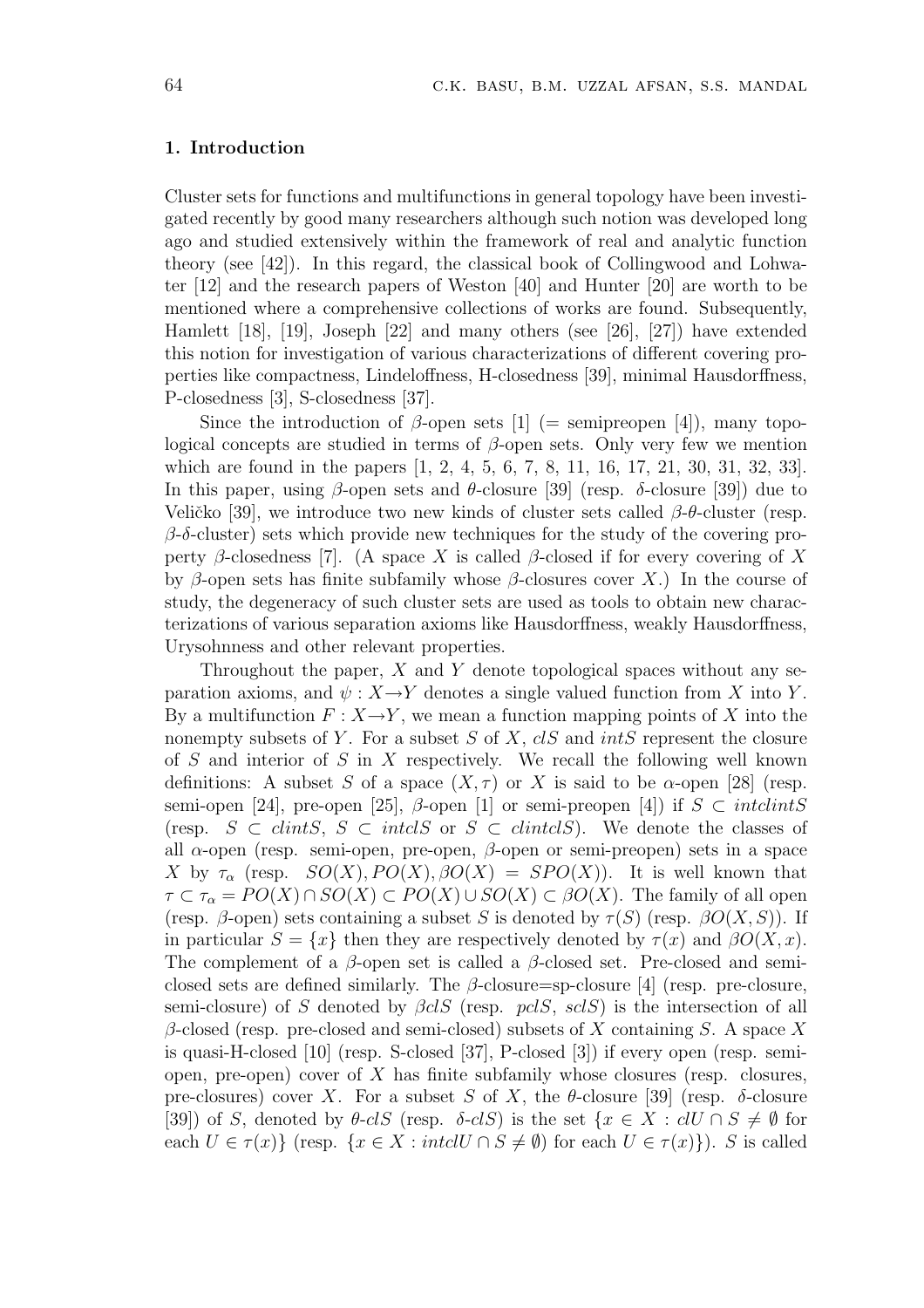θ-closed (resp. δ-closed) if S = θ-clS (resp. S = δ-clS). A space X is called weakly Hausdorff [36], if each point x of X is the intersection of all regular closed sets containing  $x$ .

A filter base F on a space X is said to be  $\beta$ -θ-adhere [7] at x if  $F \cap \beta clU \neq \emptyset$ , for each  $F \in \mathcal{F}$  and  $U \in \beta O(X, x)$ . Thron [38] has defined a non-empty family G of non-empty subsets of X to be a grill if (i)  $A \in \mathcal{G}$  and  $A \subseteq B \Rightarrow B \in \mathcal{G}$  and (ii)  $A \cup B \in \mathcal{G} \Rightarrow A \in \mathcal{G}$  or  $B \in \mathcal{G}$ . A grill  $\mathcal{G}$  on X is said to  $\beta$ - $\theta$ -converges to a point x of  $(X, \tau)$ , if for each  $U \in \beta O(X, x)$  there is a  $G \in \mathcal{G}$  with  $G \subset \beta clU$ . A subset A of a space X is said to be NC-set  $[35]$  if for every cover of A by means of regular open or  $\delta$ -open sets of X has a finite subcover.

#### 2. Prerequisites

The following definitions and results will be frequently used in the subsequent sections.

**Definition 2.1** A subset S of a space  $(X, \tau)$  is said to be  $\beta$ -regular (= semipreregular [30]) if it is both  $\beta$ -open as well as  $\beta$ -closed.

The family of all β-regular sets of a space X and that containing a point x of X are respectively denoted by  $\beta R(X)$  and  $\beta R(X, x)$ .

**Lemma 2.2** [30] For a subset S of a space X,  $S \in \beta O(X)$  if and only if  $\beta clS \in \beta R(X)$ .

**Definition 2.3** A point  $x \in X$  is said to be in the  $\beta$ - $\theta$ -closure (= sp- $\theta$ -closure [30]) of S, denoted by  $\beta$ - $\theta$ - $cl(S)$ , if  $S \cap \beta clV \neq \emptyset$  for every  $V \in \beta O(X, x)$ . If  $\beta$ -θ-clS = S, then S is said to be  $\beta$ -θ-closed (=sp-θ-closed [30]). The complement of a  $\beta$ -θ-closed set is said to be  $\beta$ -θ-open (=sp-θ-open [30]).

**Lemma 2.4** [30] For a subset A of a space X,  $\beta$ - $\theta$ -cl(A) =  $\bigcap \{R : A \subset R \text{ and } R\}$  $R \in \beta R(X)$ .

**Lemma 2.5** [30] Let A and B be any subsets of a space X. Then the following properties hold:

- (i)  $x \in \beta$ - $el(A)$  if and only if  $A \cap V \neq \emptyset$  for each  $V \in \beta R(X, x)$ ,
- (ii) if  $A \subset B$  then  $\beta$ - $\theta$ - $c\ell A \subset \beta$ - $\theta$ - $c\ell B$ ,
- (iii)  $\beta$ - $\theta$ -cl( $\beta$ - $\theta$ -clA) =  $\beta$ - $\theta$ -clA,
- (iv) intersection of an arbitrary family of  $\beta$ - $\theta$ -closed sets in X is  $\beta$ - $\theta$ -closed in X,
- (v) A is  $\beta$ - $\theta$ -open if and only if for each  $x \in A$ , there exists  $V \in \beta R(X, x)$  such that  $x \in V \subset A$ ,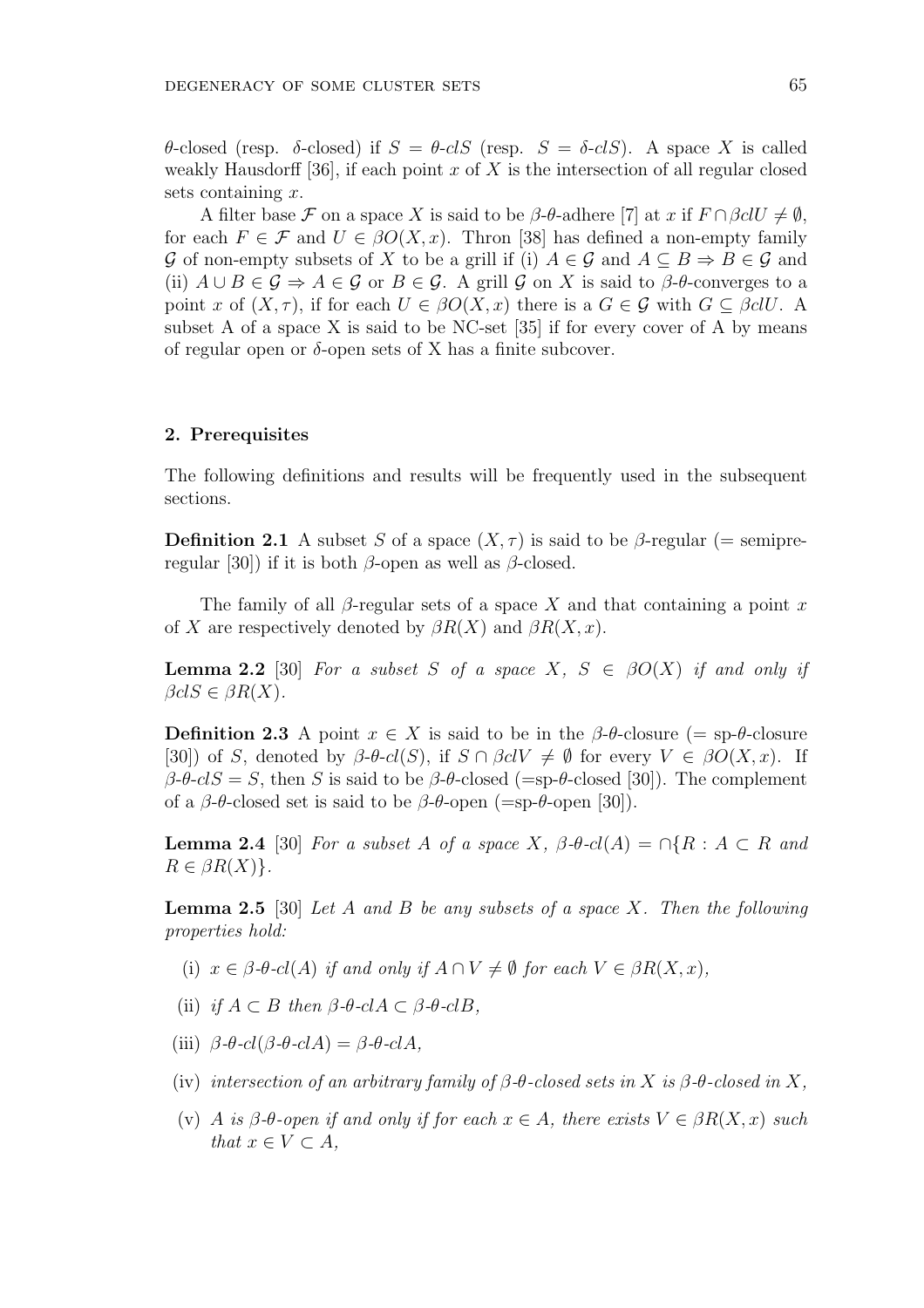(vi) If  $A \in \beta O(X)$  then  $\beta c A = \beta \cdot c A$ ,

(vii) If  $A \in \beta R(X)$  then A is  $\beta$ - $\theta$ -closed.

Remark 2.6 [30] Noiri has shown that  $\beta$ -regular  $\Rightarrow \beta$ - $\theta$ -open  $\Rightarrow \beta$ -open. But the converses are not necessarily true.

A space X is called  $\beta$ -closed [7] if every  $\beta$ -open cover has a finite subfamily whose  $\beta$ -closures cover X. Equivalently, X is  $\beta$ -closed [7] if every  $\beta$ -regular (resp.  $\beta$ - $\theta$ -open) cover has a finite subcover.

#### 3. β-θ-cluster sets and β-δ-cluster sets

**Definition 3.1** Let  $\psi$  :  $(X, \tau) \rightarrow (Y, \tau')$  be a function. Then  $\beta$ - $\theta$ -cluster (resp.  $\beta$ δ-cluster) set of  $ψ$  at  $x ∈ X$ , denoted by  $β<sub>θ</sub><sup>τ</sup>(ψ; x)$  (resp.  $β<sub>δ</sub><sup>τ</sup>(ψ; x)$ ), is defined to be  $\sigma$ -cruster) set of ψ at  $x \in \Lambda$ , denoted by  $\rho_{\theta}(\psi; x)$  (resp.  $\rho_{\delta}(\psi; x)$ ), is denoted to be<br>the set  $\bigcap {\theta \in cl\psi(\beta clU) : U \in \beta O(X, x)}$  (resp.  $\bigcap {\delta \in cl\psi(\beta clU) : U \in \beta O(X, x)}$ ).

When no topology is mentioned on X then we write  $\beta_{\theta}(\psi; x)$  (resp.  $\beta_{\delta}(\psi; x)$ ) instead of  $\beta_{\theta}^{\tau}(\psi; x)$  (resp.  $\beta_{\delta}^{\tau}(\psi; x)$ ).

**Theorem 3.2** The following are equivalent for a function  $\psi : X \rightarrow Y$ :

- (a)  $y \in \beta_{\delta}(\psi; x)$ ,
- (b) there is a grill  $\bigwedge$  on X such that  $\bigwedge$   $\beta$ - $\theta$ -converges to x and  $y \in \bigcap \{\delta \text{-}cl\psi(A) : A \in \bigwedge\},\$
- (c) the filter base  $\{\psi^{-1}(intclV) : V \in \tau(y)\}\beta$ - $\theta$ -adheres at x.

**Proof.** (a)⇒(c). Let  $y \in \beta_{\delta}(\psi; x)$ . Then  $intclV \cap \psi(\beta clU) \neq \emptyset$  i.e.  $\beta clU \cap \beta$  $\psi^{-1}(intclV) \neq \emptyset$  for each  $V \in \tau(y)$  and for each  $U \in \beta O(X, x)$ . Therefore the filter base  $\{\psi^{-1}(intclV) : V \in \tau(y)\}\beta$ - $\theta$ -adheres at x.

inter base  $\{\psi^{-1}(intcv) : v \in \Upsilon(y)\}\n\rho$ -admeres at x.<br>
(c)⇒(b). Let  $\Lambda = \{A \subset X : A \cap F \neq \emptyset, \forall F \in \mathcal{F} = \{\psi^{-1}(intclW) : W \in \Upsilon(y)\}\}.$ (c)  $\Rightarrow$  (b). Let  $\Lambda = \{A \subseteq \Lambda : A \cap F \neq \emptyset, \forall F \in \mathcal{F} \neq \emptyset \}$  (there  $\emptyset$  is  $\emptyset \notin \Lambda$  and We shall first show that  $\Lambda$  is a grill on X. It is clear that  $\Lambda \neq \emptyset$  with  $\emptyset \notin \Lambda$  and  $A_2 \in \bigwedge$  whenever  $A_1 \in \bigwedge$  with  $A_1 \subset A_2$ . If  $A_1 \cup A_2 \in \bigwedge$  i.e. if  $(A_1 \cup A_2) \cap F \neq \emptyset$ , for all  $F \in \mathcal{F}$  then either  $A_1 \in \bigwedge$  or  $A_2 \in \bigwedge$ . Suppose  $A_1 \notin \bigwedge$  and  $A_2 \notin \bigwedge$ . Then there exist an  $F_1 \in \mathcal{F}$  such that  $A_1 \cap F_1 = \phi$  and an  $F_2 \in \mathcal{F}$  such that  $A_2 \cap F_2 = \phi$ . Since F is a filter base on X, there exists an  $F_3 \in \mathcal{F}$  such that  $F_3 \subset F_1 \cap F_2$  and hence  $(A_1 \cup A_2) \cap F_3 = \emptyset$  — a contradiction. So,  $\bigwedge$  is a grill on  $F_3 \subset F_1 \cap F_2$  and hence  $(A_1 \cup A_2) \cap F_3 = \emptyset$  — a contradiction. So,  $\bigwedge$  is a grill on X. Let  $W \in \tau(y)$  and  $V \in \beta O(X, x)$ . Since  $\mathcal F$   $\beta$ - $\theta$ -adheres at x (by hypothesis (c)),  $\beta c V \cap \psi^{-1}(int c W) \neq \emptyset$ . Hence  $\beta c V \cap F \neq \emptyset$  for each  $F \in \mathcal{F}$ . The definition (c)),  $\beta c V \mid \psi$  (*thictw*)  $\neq \psi$ . Hence  $\beta c V \mid F \neq \psi$  for each  $F \in \mathcal{F}$ . The definition<br>of  $\Lambda$  shows that  $\beta c V \in \Lambda$  for all  $V \in \beta O(X, x)$ . Hence the grill  $\Lambda \beta$ - $\theta$ -converges or  $\Lambda$  shows that  $\rho c \nu \in \Lambda$  for all  $\nu \in \rho O(\Lambda, x)$ . Hence the grin  $\Lambda$   $\rho$ - $\sigma$ -converges<br>to x. From the definition of  $\Lambda$ , it is clear that  $int \nu(A) \neq \emptyset$  for all  $A \in \Lambda$ . So  $y \in \bigcap \{\delta \text{-}cl\psi(A) : A \in \bigwedge\}.$ 

 $(b) \Rightarrow (a)$ . Let  $\bigwedge$  be a grill on X that  $\beta$ - $\theta$ -converges to x and for that grill  $y \in \bigcap \{\delta$ -(b)  $\Rightarrow$  (a). Let  $\bigwedge$  be a grin on  $\Lambda$  that  $\rho$ - $\sigma$ -converges to  $x$  and for that grin  $y \in \mathbb{N}$   $\sigma$ -<br>cl $\psi(A) : A \in \bigwedge$ . Hence  $\beta c l U \in \bigwedge$ , for each  $U \in \beta O(X, x)$  (as  $\bigwedge$   $\beta$ - $\theta$ -converges to x) and thus  $y \in \bigcap \{\delta \text{-}cl\psi(\beta \text{cl} U) : U \in \beta O(X, x)\} = \beta_{\delta}(\psi; x)$ .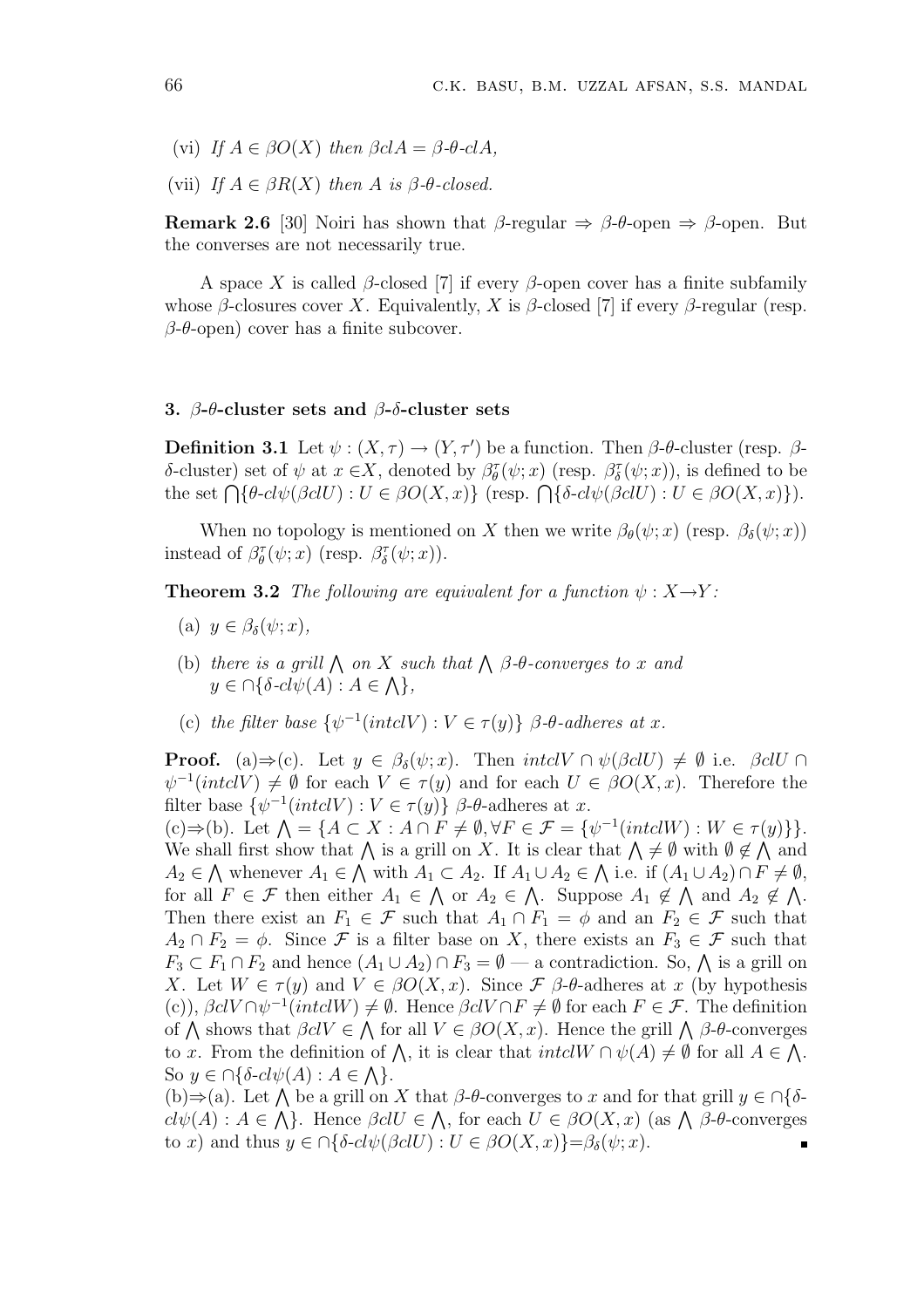**Theorem 3.3** The following are equivalent for a function  $\psi : X \rightarrow Y$ :

- (a)  $y \in \beta_{\theta}(\psi; x)$ ,
- (b) there is a grill  $\bigwedge$  on X such that  $\bigwedge$   $\beta$ - $\theta$ -converges to x and  $y \in \bigcap \{\theta \text{-}cl\psi(A) : A \in \bigwedge \},\$
- (c) the filter base  $\{\psi^{-1}(cIV): V \in \tau(y)\}\; \beta$ - $\theta$ -adheres at x.

Proof. The proof is similar to the proof of Theorem 3.2.

It is clear from the definitions that for a function  $\psi : X \rightarrow Y, \ \beta_{\delta}(\psi; x) \subseteq$  $\beta_{\theta}(\psi; x)$ , for each point  $x \in X$ . However, we give an example of a function where the later inclusion is proper.

Example 3.4 Let  $X = \{a, b, c\}, \tau = \{\phi, X, \{a\}, \{b\}, \{a, b\}\}.$  Clearly,  $\beta R(X, \tau) =$  ${\phi, X, \{a\}, \{b\}, \{b, c\}, \{a, c\}}$ . Consider the identity function  $\psi : (X, \tau) \to (X, \tau)$ . Then  $\beta_{\theta}(\psi; c) = X$  whereas  $\beta_{\delta}(\psi; c) = \{c\}$ . So,  $\beta_{\delta}(\psi; c) \subsetneq \beta_{\theta}(\psi; c)$ .

The following theorem shows when such cluster sets are equal.

**Theorem 3.5** Let  $\psi$  :  $X \rightarrow Y$  be a function. Then  $\beta_{\theta}(\psi; x) = \beta_{\delta}(\psi; x)$ , when Y is regular.

**Proof.** Since for a regular space Y,  $\delta$ -cl(A) =  $\theta$ -cl(A) for each  $A \subset Y$ , the proof therefore quite obvious.

**Definition 3.6** A function  $\psi: X \to Y$  is strongly  $\beta$ -irresolute [30] if for each  $x \in X$  and each  $V \in \beta O(Y, \psi(x))$ , there exists an  $U \in \beta O(X, x)$  such that  $\psi(\beta c l U) \subset V$ .

**Theorem 3.7** A space Y is weakly Hausdorff if and only if for any space X, and any strongly β-irresolute surjective function  $\psi : X \to Y$ ,  $\beta_{\delta}(\psi; x)$  is degenerate for each  $x \in X$ .

**Proof.** Sufficiency part. Let for a space  $X, \psi : X \to Y$  be a strongly  $\beta$ -irresolute surjective function. So for points y, z in Y with  $y \neq z \exists x$  and  $x_0 \in X$  such that  $\psi(x) = y$  and  $\psi(x_0) = z$ . Because of degeneracy of  $\beta_\delta(\psi; x)$  and  $\beta_\delta(\psi; x_0)$ , we have  $\beta_{\delta}(\psi; x) = {\psi(x)} = {y}$  and  $\beta_{\delta}(\psi; x_0) = {\psi(x_0)} = {z}$ . So there exist  $V \in \tau(y)$  and  $W \in \beta O(X, x_0)$  such that  $\psi(\beta c l W) \cap \text{int} c l V = \emptyset$  and hence  $\psi(\beta c l W) \subset Y-intel V = U$  (say), which is of course a regular closed set of Y. Clearly  $z = \psi(x_0) \in U$  but  $y \notin U$ . Therefore Y is weakly Hausdorff.

*Necessity part.* Let for any space  $X, \psi : X \to Y$  be a surjective strongly  $\beta$ irresolute function. Hence for each  $x \in X$  and each  $V \in \beta O(Y, \psi(x))$ , there exists an  $W \in \beta O(X, x)$  such that  $\psi(\beta c l W) \subset V$ . From the definition of  $\beta$ -δ-cluster set an  $W \in \text{PO}(X, x)$  such that  $\psi(\text{DCW}) \subset V$ . From the definition of  $p$ -*o*-cluster set<br>of  $\psi$  at x, it is clear that  $\beta_{\delta}(\psi; x) = \bigcap \{\delta \text{-}cl\psi(\beta \text{cl}U) : U \in \beta O(X, x) \} \subseteq \bigcap \{\delta \text{-}clV\}$ :  $V \in \beta O(Y, \psi(x))$ . Since Y is weakly Hausdorff for each  $y \neq \psi(x)$ , there exists a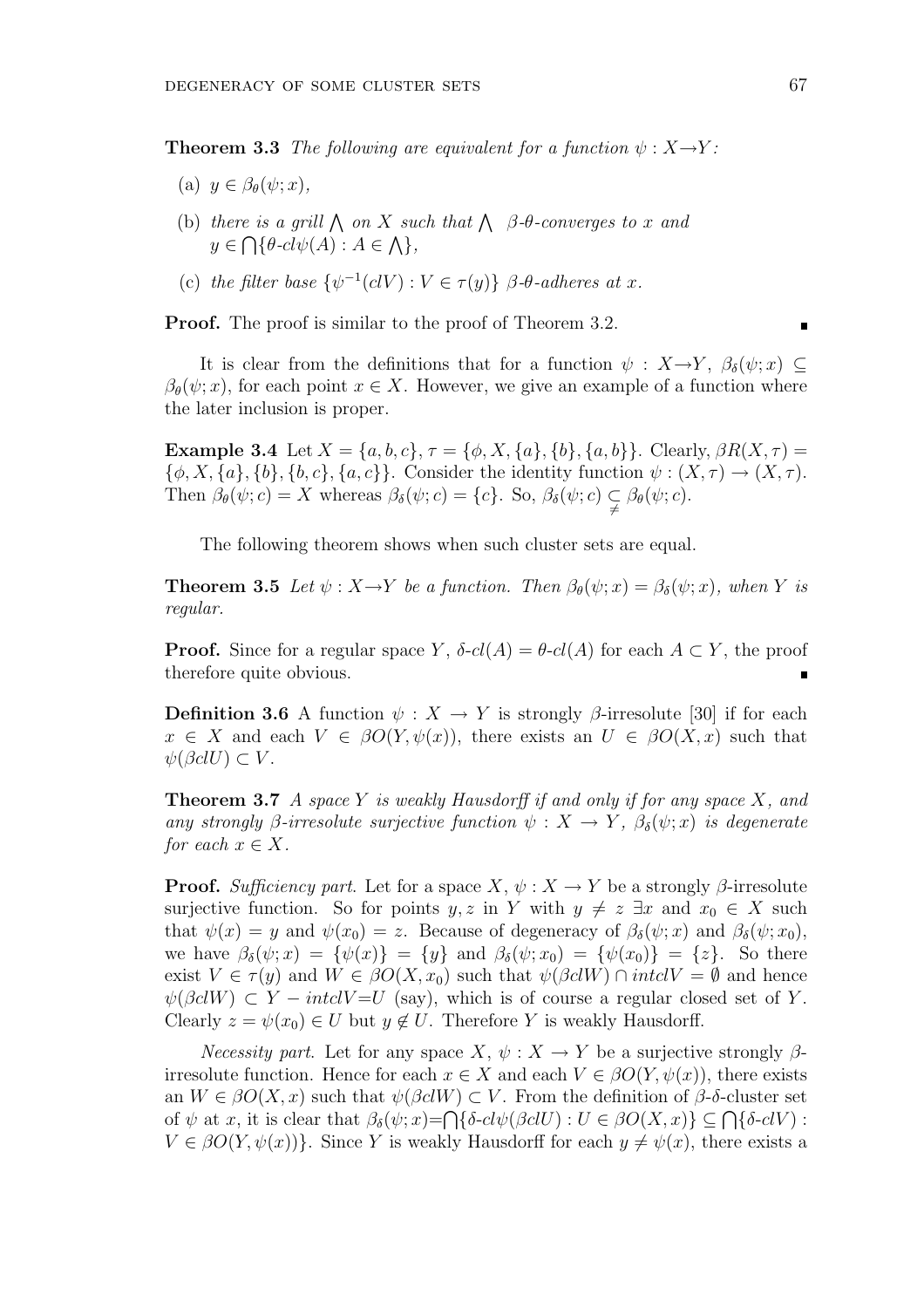regular closed set U containing  $\psi(x)$  such that  $y \notin U$ . As  $\psi$  is strongly  $\beta$ -irresolute and every regular closed set is  $\beta$ -open, there exists a  $W \in \beta O(X, x)$  such that  $\psi(\beta c l W) \subset U$ . Since  $Y - U = \text{intcl}(Y - U) \cap U = \emptyset$ ,  $\text{intcl}(Y - U) \cap \psi(\beta c l W) = \emptyset$ . So,  $y \notin \delta$ -cl $\psi(\beta c l W)$  and hence  $y \notin \beta_{\delta}(\psi; x)$ . Thus  $\beta_{\delta}(\psi; x) = {\psi(x)}$  for each  $x \in X$ .

A function  $\psi: X \to Y$  is called strongly  $\theta$ - $\beta$ -continuous [30] if each point  $x \in X$  and each open set U containing  $\psi(x)$ , there exists a  $V \in \beta O(X, x)$  such that  $\psi(\beta c l V) \subset U$ .

**Theorem 3.8** A space Y is Hausdorff if and only if for any space X and for any strongly  $\theta$ - $\beta$ -continuous surjective function  $\psi : X \to Y$ ,  $\beta_{\theta}(\psi; x)$  is degenerate for each  $x \in X$ .

**Proof.** Let Y be a Hausdorff space and for any space  $X, \psi : X \to Y$  is strongly θ-β-continuous surjection. Let  $y ∈ Y$  with  $y ≠ ψ(x)$ . Since  $ψ : X → Y$  is strongly θ-β-continuous, for each open set U containing  $\psi(x)$ , there is a  $V \in \beta O(X, x)$ such that  $\psi(\beta c V) \subset U$ . Now  $\beta_{\theta}(\psi; x) = \bigcap \{\theta - c l \psi(\beta c V) : V \in \beta O(X, x) \} \subseteq \bigcap \{\theta - c l \psi(\beta c V) : V \in \beta O(X, x) \}$  $clU : U \in \tau(\psi(x))$  =  $\cap$ { $clU : U \in \tau(\psi(x))$ }. Since Y is Hausdorff, there exist disjoint open sets  $W_1$ ,  $W_2$  with  $y \in W_1$  and  $\psi(x) \in W_2$ . Hence  $W_1 \cap \text{cl} W_2 = \emptyset$ . As  $y \notin \text{cl}W_2$ , then  $y \notin \beta_\theta(\psi; x)$ . Thus  $\beta_\theta(\psi; x) = {\psi(x)}$ .

Conversely, let for a space X and for any strongly  $\theta$ - $\beta$ -continuous surjective function  $\psi: X \to Y$ ,  $\beta_{\theta}(\psi; x)$  is degenerate for each  $x \in X$ . So, for any two points y, z in Y with  $y \neq z \exists x$  and  $x_0 \in X$  such that  $y = \psi(x)$  and  $z = \psi(x_0) \notin \beta_\theta(\psi; x)$ . Hence there exist an  $U \in \tau(z)$  and a  $W \in \beta O(X, x)$  such that  $clU \cap \psi(\beta clW) = \phi$ i.e.  $\psi(\beta c l W) \subset Y - c l U$ . Since  $Y - c l U \in \tau(y)$  and  $U \in \tau(z)$  then Y is Hausdorff.

**Theorem 3.9** Let Y be an Urysohn space. Then for some space X and for some function  $\psi: X \to Y$ ,  $\beta_{\theta}(\psi; x)$  is degenerate for each  $x \in X$ .

**Proof.** Suppose Y is Urysohn. Suppose also that for each space X and every function  $\psi: X \to Y$ ,  $\beta_{\theta}(\psi; x)$  is not degenerate at some point  $x \in X$ . So for the identity function  $f: Y \to Y$ , there exist point, say x of Y and a point  $y \in Y$  with  $y \neq x$  (=  $f(x)$ )  $\in \beta_{\theta}(f; x)$ . Then for each  $W \in \beta O(X, x)$  and each  $V \in \tau(y)$ ,  $\beta c l W \cap c l V \neq \phi$ . Hence, in particular,  $\beta c l W \cap c l V \neq \phi$  for each  $W \in \tau(x)$  and each  $V \in \tau(y)$ . But for an open set W, one can cheek that  $\beta \text{cl} W = \text{intcl} W = \text{intcl} W$ . So,  $\text{intcl} W \cap \text{cl} V \neq \emptyset$  and hence  $\text{cl} W \cap \text{cl} V \neq \emptyset$  for each  $W \in \tau(x)$  and each  $V \in \tau(y)$ . This contradicts that Y is Urysohn.

**Theorem 3.10** A regular topological space Y is Urysohn if for some space X and some surjective function  $\psi: X \to Y$ ,  $\beta_{\theta}(\psi; x)$  is degenerate for each  $x \in X$ .

**Proof.** Let for some space X and for some surjection  $\psi : X \to Y$ , where Y is regular,  $\beta_{\theta}(\psi; x)$  is degenerate for each  $x \in X$ . So, for  $y_1, y_2 \in Y$  with  $y_1 \neq y_2$ ,  $\exists$  $x_1, x_2 \in X$  such that  $y_1 = \psi(x_1)$  and  $y_2 = \psi(x_2)$ . The degeneracy of  $\beta_\theta(\psi; x)$  at each  $x \in X$  ensures that  $y_1 = \psi(x_1) \notin \beta_\theta(\psi; x_2)$ . So, there exists  $V \in \tau(y_1)$  and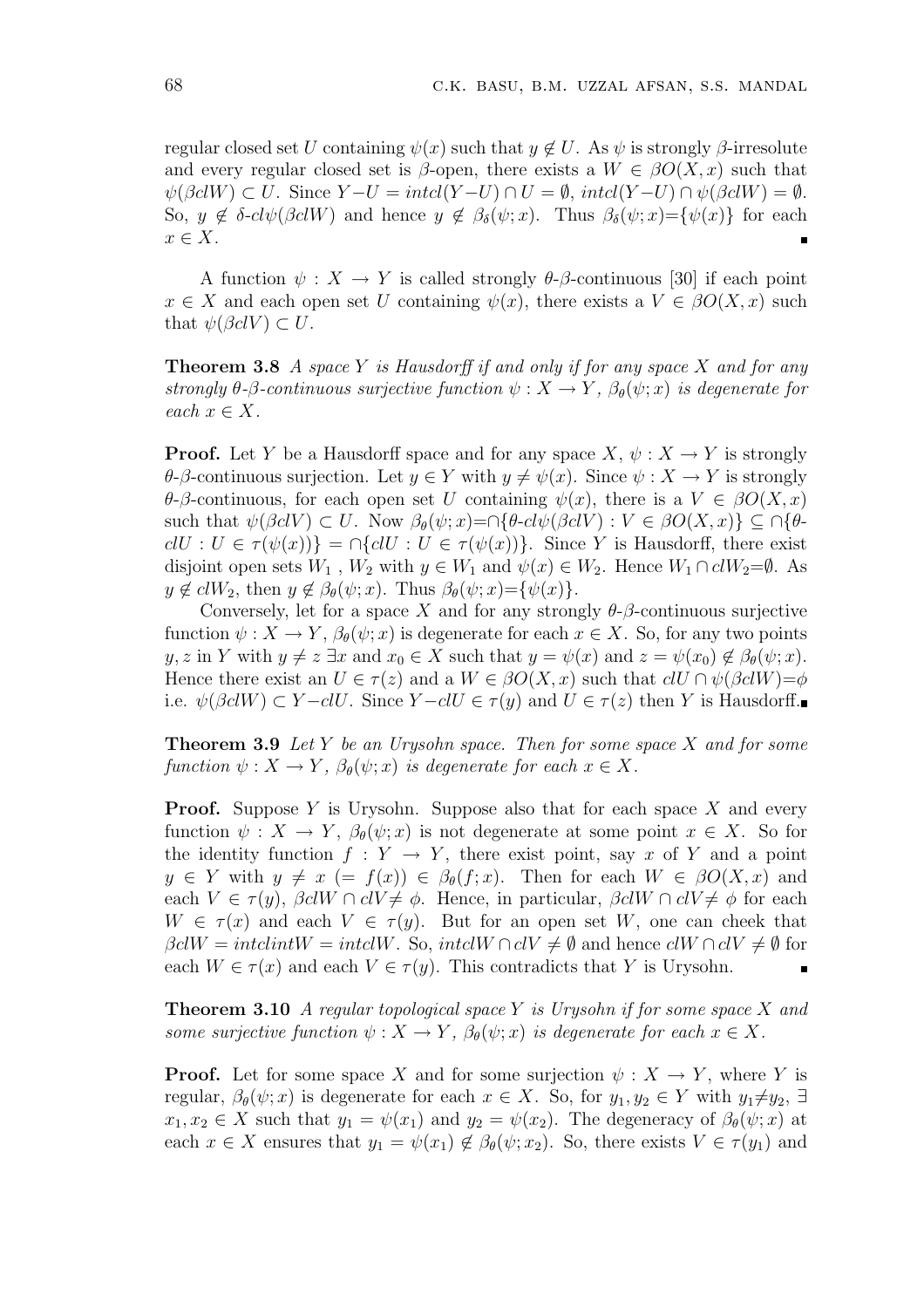$W \in \beta O(X, x)$  such that  $cV \cap \psi(\beta c l W) = \emptyset$ . Clearly  $Y - c l V \in \tau(y_2)$ . Since Y is regular, there exists an open set  $U \in \tau(y_2)$  such that  $y_2 \in U \subset clU \subset Y-clV$ . So we have  $V \in \tau(y_1)$  and  $U \in \tau(y_2)$  with  $c: \mathcal{U} \cap \overline{c} \mathcal{U} = \emptyset$ . Thus Y is Urysohn.

**Corollary 3.11** A regular topological space Y is Urysohn if and only if for some space X and some function  $\psi: X \to Y$ ,  $\beta_{\theta}(\psi; x)$  is degenerate for each  $x \in X$ .

In the above discussion, we have observed that the degeneracy of  $\beta_{\delta}(\psi; x)$ and  $\beta_{\theta}(\psi; x)$  at each point x of the domain space X characterize certain separation axioms of the codomain space  $Y$ . We now investigate some other situations where separation axioms like almost regularity, Hausdorffness on the domain space ensure the degeneracy of such cluster sets of certain functions.

**Definition 3.12** A function  $\psi: X \to Y$  is called a  $\theta$ -closed [13] (resp.  $\delta$ -closed [29]) function if image of each  $\theta$ -closed (resp.  $\delta$ -closed) set in X is  $\theta$ -closed (resp.  $\delta$ -closed) in Y.

A δ-closed function  $\psi : X \to Y$  is called δ-perfect [29] if each fiber is an  $NC$ -set in  $X$ .

**Theorem 3.13** Let X be a Hausdorff space. Then for any  $\delta$ -perfect function  $\psi: X \to Y$  (where Y is any space),  $\beta_{\delta}(\psi; x)$  is degenerate for each  $x \in X$ .

**Proof.** Since for any subset S of X,  $\beta c \leq \delta - c \leq S$ , then we have  $\beta_{\delta}(\psi; x)$  $= \bigcap \{\delta - cl\psi(\beta clW) : W \in \beta O(X,x)\}\subseteq \bigcap \{\delta - cl\psi(\delta - clW) : W \in \beta O(X,x)\}.$ Since  $\psi$  is  $\delta$ -perfect and hence is a  $\delta$ -closed function, then

$$
\beta_{\delta}(\psi; x) \subseteq \bigcap \{\psi(\delta - clW) : W \in \beta O(X, x)\}.
$$

Again since  $\psi$  is  $\delta$ -perfect,  $\psi^{-1}(y)$  is an NC-set for each  $y \in Y$ . It is obvious that every NC-set in a Hausdorff space is a  $\theta$ -closed set. Let  $y \neq \psi(x)$ . As  $\psi^{-1}(y)$  is θ-closed, there exists an open set  $V ∈ τ(x)$  such that  $ψ^{-1}(y) ∩ clV = ∅$ . Hence  $y \notin \psi(clV) = \psi(\delta-clV)$  (as V is open). Since  $\tau(x) \subset \beta O(X, x)$ , then from above deduction,  $y \notin \beta_{\delta}(\psi; x)$ . Therefore  $\beta_{\delta}(\psi; x) = {\psi(x)}$  for each  $x \in X$ .

**Definition 3.14** A subset S of space  $(X, \tau)$  is called  $\alpha$ -paracompact [23] (resp.  $\alpha$ -nearly paracompact [23]) if every cover of S by open (resp. regular open) sets of  $(X, \tau)$  has an open X-locally finite refinement.

**Theorem 3.15** Let X is a Hausdorff space. Then for any  $\delta$ -closed function  $\psi: X \to Y$  (where Y is any space), if  $\psi^{-1}(y)$  is  $\alpha$ -nearly paracompact for each  $y \in Y$ , then  $\beta_{\delta}(\psi; x)$  is degenerate for each  $x \in X$ .

**Proof.** As every  $\alpha$ -nearly paracompact set in a Hausdorff space is  $\theta$ -closed [15], the proof is quite similar to the proof of the Theorem 3.13.

**Theorem 3.16** Let X is a Hausdorff paracompact space. Then for any  $\delta$ -closed function  $\psi: X \to Y$  (where Y is any space), if for each  $y \in Y$   $\psi^{-1}(y)$  is any of the following: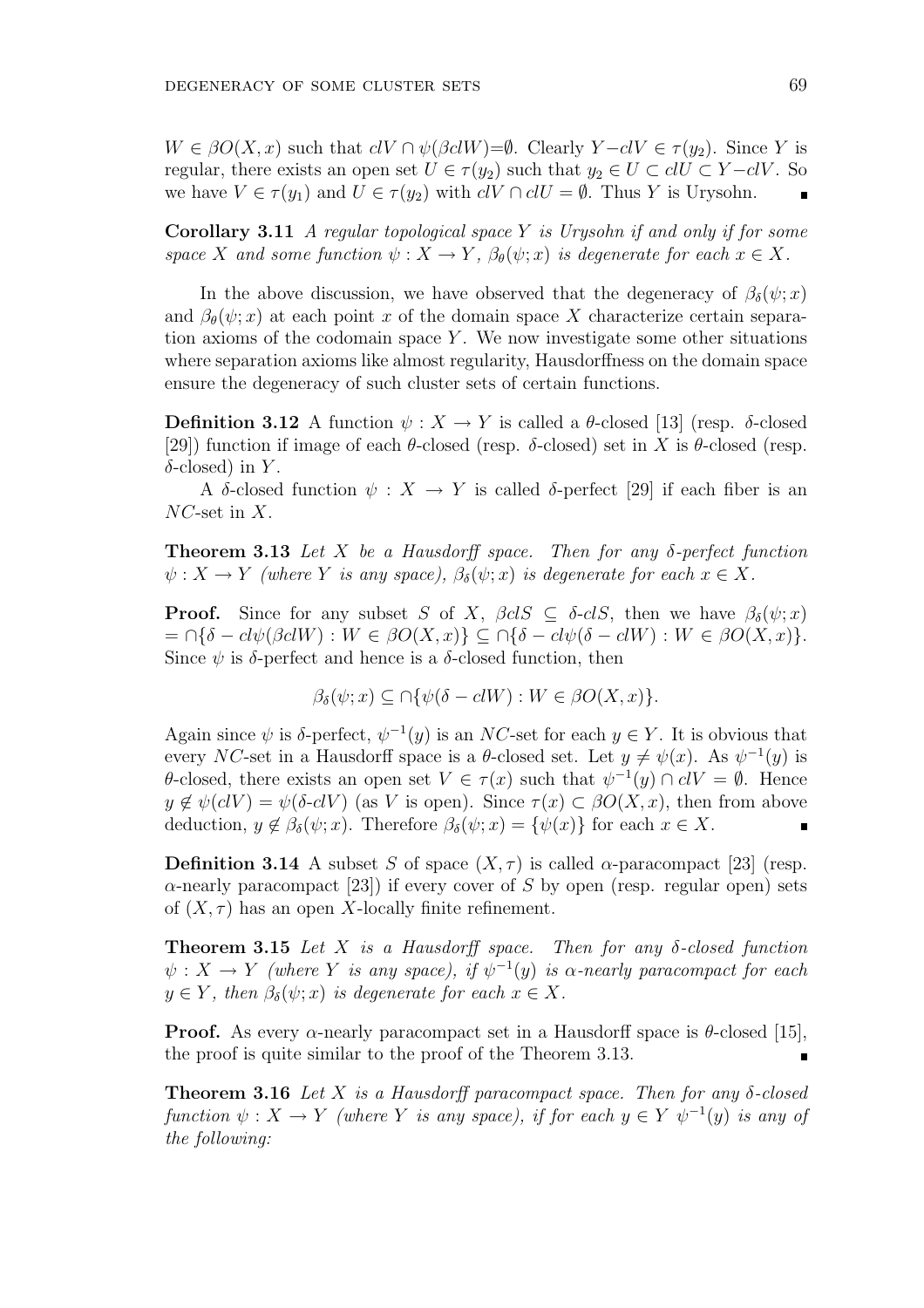(a)  $\alpha$ -paracompact, (b)  $\alpha$ -nearly paracompact, (c)  $\delta$ -closed, (d)  $\theta$ -closed, (e) closed,  $(f)$  *q-closed.* 

Then,  $\beta_{\delta}(\psi; x)$  is degenerate for each  $x \in X$ .

**Proof.** Dontchev and Noiri (Corollary 3.7 [15]), have proved that for a subset A of Hausdorff paracompact space the following are equivalent: (a) A is  $\alpha$ paracompact, (b) A is  $\alpha$ -nearly paracompact, (c) A is  $\delta$ -closed, (d) A is  $\theta$ -closed, (e) A is closed, (f) A is g-closed. So the theorem follows from Theorem 3.15.

**Definition 3.17** A space  $(X, \tau)$  is called almost regular [34] if for every regular closed set S in X and for each  $x \in S$ , there exist disjoint open sets U and V such that  $x \in U$  and  $S \subset V$ .

**Theorem 3.18** Let  $\psi$  :  $X \rightarrow Y$  be  $\theta$ -closed map from a almost regular space X into a space Y. If  $\psi^{-1}(y)$  is  $\theta$ -closed in X for each  $y \in Y$ , then  $\beta_{\theta}(\psi; x)$  is degenerate for each  $x \in X$ .

**Proof.** Since for each subset A of X,  $\beta c \in A \subset \theta - c \in A$  and since in a almost regular space X,  $\theta$ -clA is always  $\theta$ -closed the proof is thus quite similar to the proof of Theorem 3.13 and is therefore omitted. É

**Theorem 3.19** Let X be an almost regular Hausdorff space. If  $\psi: X \to Y$  (where Y is any space) is an injective  $\theta$ -closed function then  $\beta_{\theta}(\psi; x)$  is degenerate for each  $x \in X$ .

**Proof.** Since  $X$  be an almost regular then from the argument given in Theorem 3.18, we get  $\beta_{\theta}(\psi; x) \subseteq {\psi(\theta \text{-} c V) : V \in \beta O(X, x)}$ . Now as X is being Hausdorff, for any point  $x_1$  in X with  $x \neq x_1$ , there is an open set  $W \in \tau(x) \subseteq \beta O(X, x)$ such that  $x_1 \notin \theta$ -clW. Since  $\psi$  is injective, so  $\psi(x_1) \notin \psi(\theta$ -clW). Therefore  $\beta_{\theta}(\psi; x) = {\psi(x)}$ .

For a  $\sigma$ -ideal  $\mathcal I$  on X, the two topologies  $\tau_1$  and  $\tau_2$  on X are called equivalent modulo I, denoted by  $\tau_1 \equiv \tau_2 \pmod{\mathcal{I}}$  if for any subset S of X, the difference set  $(\tau_1)\beta-\theta-clS-(\tau_2)\beta-\theta-clS\in\mathcal{I}$ , where  $(\tau_i)\beta-\theta-clS$  is the  $\beta-\theta$ -closure of S in the space  $(X, \tau_i)$  for  $i = 1, 2$ .

**Theorem 3.20** Let  $\tau_1$  and  $\tau_2$  be two topologies on X such that  $\tau_1 \equiv \tau_2 (mod\mathcal{I}),$ where  $\mathcal I$  is a  $\sigma$ -ideal of subsets of  $X$  and also let  $Y$  be a second countable space. Then for any function  $\psi : X \to Y$ , there is an  $I \in \mathcal{I}$  such that  $\beta_{\delta}^{\tau_1}(\psi; x) =$  $\beta_{\delta}^{\tau_2}(\psi; x)$ , for each  $x \in X - I$ .

Proof. Consider the sets

$$
L = \{x \in X : \beta_{\delta}^{\tau_1}(\psi; x) \nsubseteq \beta_{\delta}^{\tau_2}(\psi; x)\} \text{ and } R = \{x \in X : \beta_{\delta}^{\tau_2}(\psi; x) \nsubseteq \beta_{\delta}^{\tau_1}(\psi; x)\}.
$$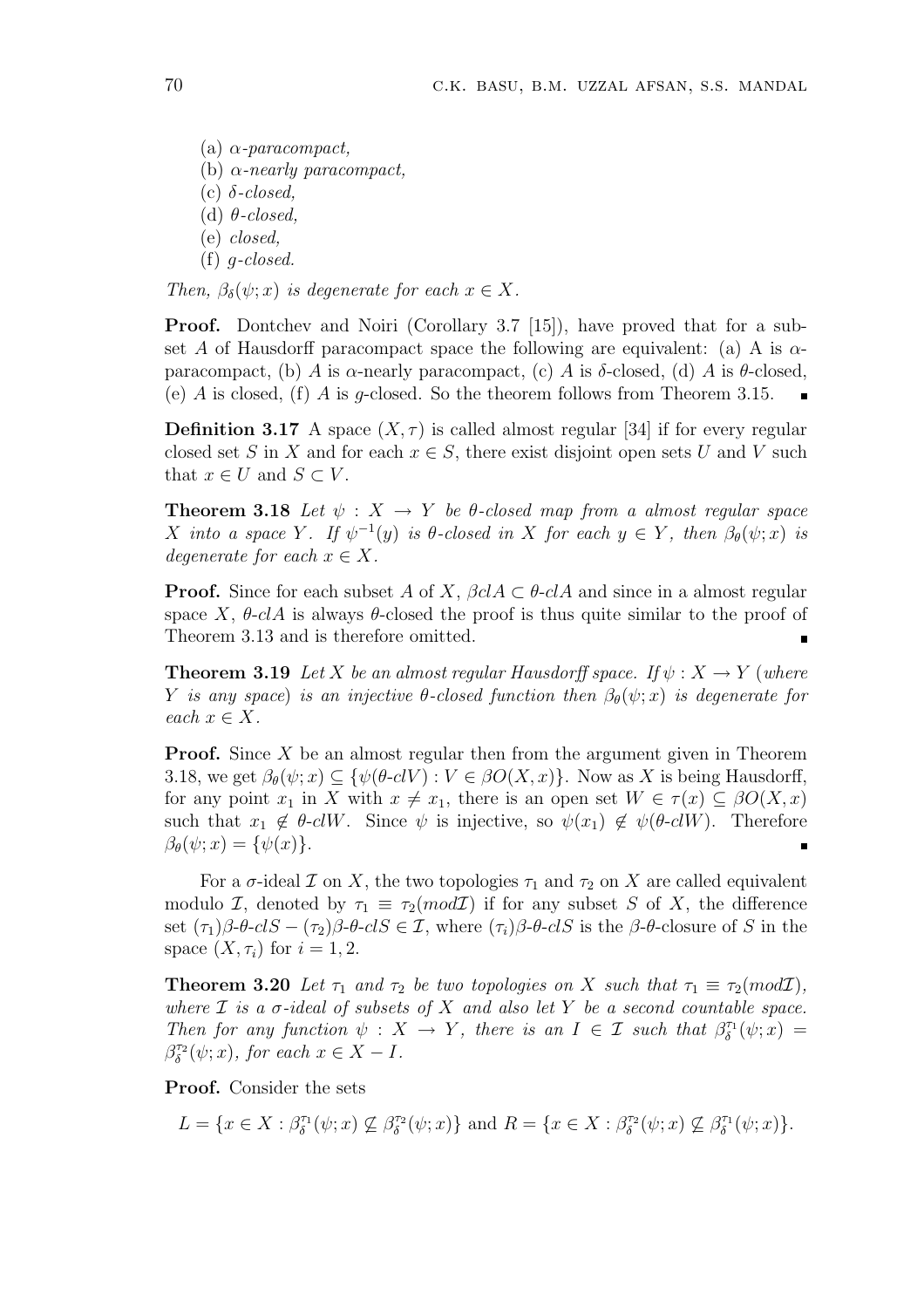Since Y is second countable it has a countable base, (say)  $\mathcal{B} = \{V_n \mid n \geq 1\}$ . If we take  $L_n = \{x \in X : x \in (\tau_1)\beta - \theta - cl\psi^{-1}(\beta clV_n) \text{ but } x \notin (\tau_2)\beta - \theta - cl\psi^{-1}(\beta clV_n) \},\$ for each  $n = 1, 2, \dots,$  then each  $L_n \in \mathcal{I}$  and hence  $\cup \{L_n : n \geq 1\} \in \mathcal{I}$  (as  $\tau_1 \equiv \tau_2(mod\mathcal{I})$  and  $\mathcal I$  is a  $\sigma$ -ideal). We claim that  $L \subseteq \bigcup \{L_n : n \geq 1\}$ . Indeed, let  $x \in L$  then their exists an  $y_0 \in \beta_\delta^{\tau_1}(\psi; x)$  but  $y_0 \notin \beta_\delta^{\tau_2}(\psi; x)$ . Theorem 3.2 asserts that the filter base  $\Lambda = {\psi^{-1}(\beta c)V : V \in \tau(y_0)}$   $\beta$ - $\theta$ -adheres at x in  $(X, \tau_1)$  but not in  $(X, \tau_2)$ . So there exists an open set  $U \in \tau(y_0)$  such that  $x \notin (\tau_2)\beta$ -θ-cl $\psi^{-1}(\beta cl U)$  and hence  $x \notin (\tau_2)\beta$ -θ-cl $\psi^{-1}(\beta cl V_n)$  for some  $V_n \in \mathcal{B}$  for which  $y_0 \in V_n \subset U$ . Obviously,  $x \in (\tau_1)\beta \cdot \theta \cdot \frac{c_1 \psi^{-1}(\beta c_1 V_n)}{\phi}$ . Hence  $x \in L_n$ . So  $L \subseteq \bigcup \{L_n : n \geq 1\}$  and since  $\mathcal I$  is a  $\sigma$ -ideal,  $L \in \mathcal I$ . Similarly  $R \in \mathcal I$ . Thus the set  $\{x \in X : \beta_{\delta}^{\tau_1}(\psi; x) \neq \beta_{\delta}^{\tau_2}(\psi; x)\} = L \cup R \in \mathcal{I}$ . Hence the proof is complete.

**Theorem 3.21** Let  $\tau_1$  and  $\tau_2$  be two topologies on X with  $\tau_1 \equiv \tau_2 \pmod{\mathcal{I}}$ , where  $\mathcal I$  is a  $\sigma$ -ideal of subsets of  $X$  and also let  $Y$  be a second countable space. Then for any function  $\psi: X \to Y$ , there is an  $I \in \mathcal{I}$  such that  $\beta_{\theta}^{\tau_1}(\psi; x) = \beta_{\theta}^{\tau_2}(\psi; x)$ , for each  $x \in X - I$ .

**Proof.** The proof is similar to the above theorem and is thus omitted.

We now establish a theorem which asserts that under certain conditions the equivalence of  $\beta_{\delta}(\psi; x)$ ,  $\beta_{\theta}(\psi; x)$  and some other cluster sets which are already found in literature like P-cluster set  $P(\psi; x)$  [27], S-cluster set  $S(\psi; x)$  [26], cluster set  $C(\psi; x)$  [40]. For this, we need the following definition.

**Definition 3.22** A space  $(X, \tau)$  is said to be submaximal [10] if every dense subset of X is open. It is called extremally disconnected  $[28]$  if closure of each open set is open in X.

**Theorem 3.23** Let  $X$  be a submaximal extremally disconnected space and  $Y$  be a regular space then for a function  $\psi: X \to Y$  the following sets are all equal:

(a)  $\beta_{\delta}(\psi; x)$ , (b)  $\beta_{\theta}(\psi; x)$ , (c)  $C(\psi; x)$ , (d)  $S(\psi; x)$ , (e)  $P(\psi; x)$ .

**Proof.** Since the space  $(X, \tau)$  is a submaximal extremally disconnected then  $\tau = \tau_{\alpha} = SO(X) = PO(X) = BO(X)$  [8]. Hence the proof follows.

# 4. β-θ-cluster set and β-δ-cluster set for multifunctions and characterizations of  $\beta$ -closed spaces

**Definition 4.1** Let  $F: X \to Y$  be a multifunction and  $x \in X$ . Then  $\beta$ - $\theta$ cluster (resp. β-δ-cluster) set of X at  $x \in X$ , is denoted by  $\beta_{\theta}(F; x)$  (resp. Cluster (resp. p-o-cluster) set of  $\Lambda$  at  $x \in \Lambda$ , is defined by  $\rho_{\theta}(r; x)$  (resp.<br>  $\beta_{\delta}(F; x)$ ), is defined as the set  $\bigcap \{\theta \text{-}clF(\beta clU) : U \in \beta O(X, x)\}\$  (resp.  $\bigcap \{\delta \text{-}clF(\beta clU) : U \in \beta O(X, x)\}\$  $clF(\beta clU) : U \in \beta O(X,x)$ .

For a multifunction  $F: X \to Y$  and a subset S of X, the notation  $\beta_{\theta}(F; S)$ For a multilulation  $F: X \to Y$  and a subset S of X, the hotation<br>(resp.  $\beta_{\delta}(F; S)$ ) stands for the set  $\bigcup_{x \in S} \beta_{\theta}(F; x)$  (resp.  $\bigcup_{x \in S} \beta_{\delta}(F; x)$ ).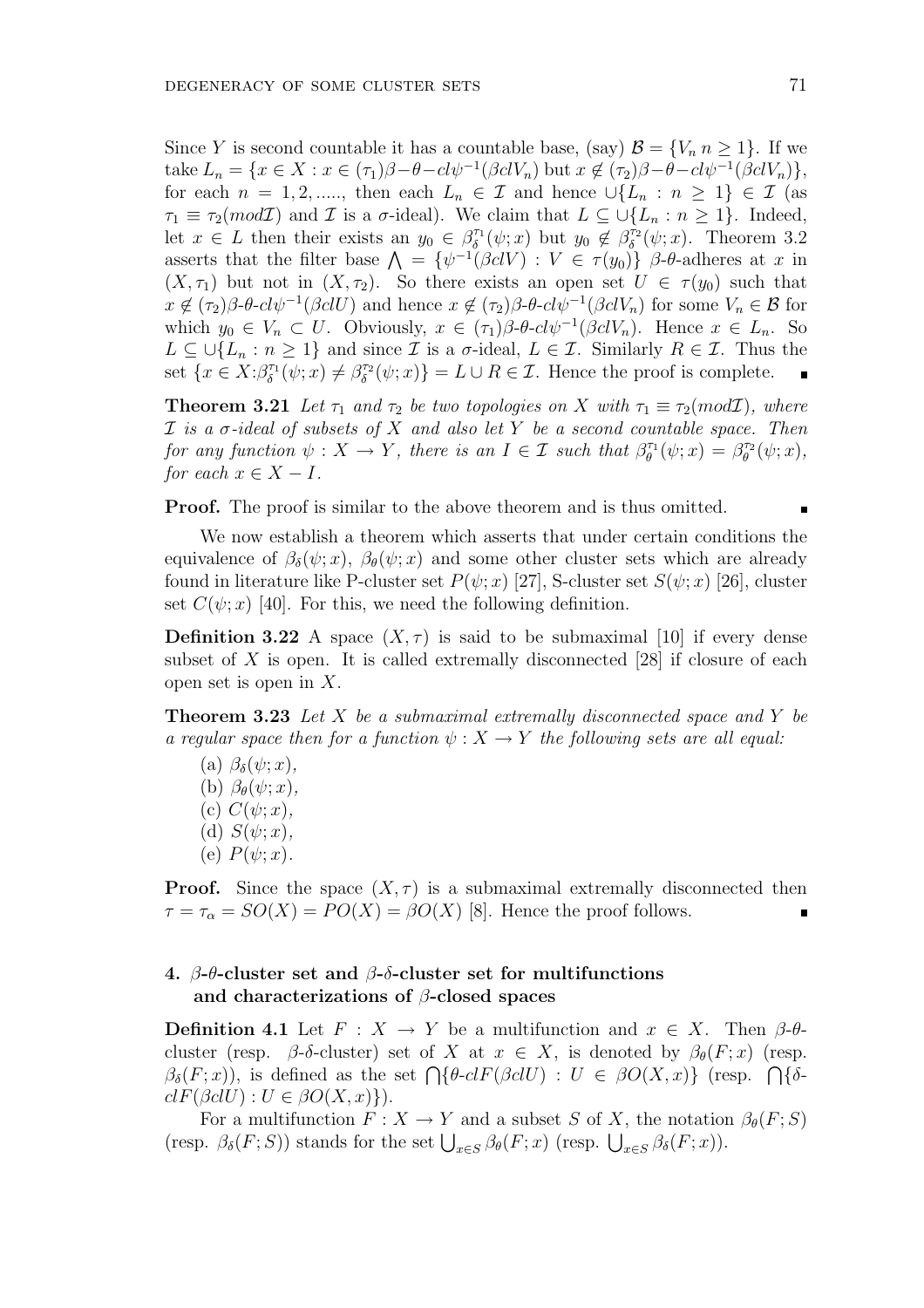**Definition 4.2** A multifunction  $F: X \to Y$  is said to have a  $\beta$ -θ-closed (resp.  $\beta$ δ-closed) graph if for each  $(x, y) \notin G(F)$ , there exist  $U \in \beta O(X, x)$  and  $V \in \tau(y)$ such that  $(\beta c l U \times c l V) \cap G(F) = \emptyset$  (resp.  $(\beta c l U \times int c l V) \cap G(F) = \emptyset$ ).

**Definition 4.3** For a subset  $S \subset X \times Y$ , the  $(2)\beta$ -θ-closure of S, denoted by  $(2)\beta$ - $\theta$ -cl(S) is defined as the set  $\{(x, y) \in X \times Y :$  for all  $V \in \beta O(X, x)$  and for all  $W \in \tau(y)$ ,  $(\beta c V \times c l W) \cap S \neq \emptyset$ . If  $S = (2) \beta \cdot \theta \cdot c l(S)$ , then S is called (2)β-θ-closed.

**Theorem 4.4** Let  $F: X \to Y$  be a multifunction. Then

- (a)  $\beta_{\theta}(F; x) = \Pi_{y}(\{\{x\} \times Y) \cap (2)\beta \cdot \theta \cdot clG(F)\}$  for each  $x \in X$ ,
- (b)  $\beta_{\delta}(F; x) = \Pi_y(\{\{x\} \times Y) \cap (2)\beta \cdot \delta \cdot clG(F)\}\$  for each  $x \in X$ .

**Proof.** (a) Let  $x \in X$ . Then  $y \in \beta_{\delta}(F; x)$  if and only if for each  $U \in \beta O(X, x)$ and each  $V \in \tau(y)$ ,  $clV \cap F(\beta clU) \neq \emptyset$  if and only if  $(\beta clU \times clV) \cap G(F) \neq \emptyset$  if and only if  $(x, y) \in (2)\beta$ - $\theta$ - $c l G(F)$  if and only if  $y \in \Pi_u((\{x\} \times Y) \cap (2)\beta$ - $\theta$ - $c l G(F)$ ). (b) The proof is quite similar to (a) and is thus omitted.

**Theorem 4.5** Let  $F: X \to Y$  be a multifunction. Then following statements are equivalent:

- (a)  $\beta_{\theta}(F; x) = F(x)$  for each  $x \in X$ ,
- (b) F has a  $\beta$ - $\theta$ -closed graph,

(c)  $F(x) = \Pi_y((\{x\} \times Y) \cap (2)\beta \cdot \theta \cdot clG(F))$  for each  $x \in X$ .

**Proof.** (a)⇒(b). Let  $(x, y) \notin G(F)$ . Then  $y \notin F(x)$ . Hence by (a),  $y \notin \beta_{\theta}(F; x)$ . So there exist  $U \in \beta O(X, x)$  and  $V \in \tau(y)$  such that  $cV \cap F(\beta cUV) = \emptyset$ . Thus  $(\beta c l U \times c l V) \cap G(F) = \emptyset$ . So F has a  $\beta$ -θ-closed graph.

(b)⇒(c). Let  $x \in X$  and  $y \notin F(x)$ . Then  $(x, y) \notin G(F)$ . Since F has a  $\beta$ - $\theta$ -closed graph, there exist  $U \in \beta O(X, x)$  and  $V \in \tau(y)$  such that  $(\beta c l U \times c l V) \cap G(F) = \emptyset$ and hence  $(x, y) \notin (2)\beta$ - $\theta$ -clG(F). Thus  $y \notin \Pi_y((\{x\} \times Y) \cap (2)\beta$ - $\theta$ -clG(F)). The reverse inclusion is also similar.

π

 $(c) \Rightarrow (a)$ . Follows from Theorem 4.4 (a).

**Theorem 4.6** For a multifunction  $F : X \rightarrow Y$  the following statements are equivalent:

- (a)  $\beta_{\delta}(F; x) = F(x)$  for each  $x \in X$ ,
- (b) F has a  $\beta$ - $\delta$ -closed graph,

(c) 
$$
F(x) = \Pi_y((\{x\} \times Y) \cap (2)\beta \cdot \delta \cdot clG(F))
$$
 for each  $x \in X$ .

**Proof.** The proof is quite similar to Theorem 4.5.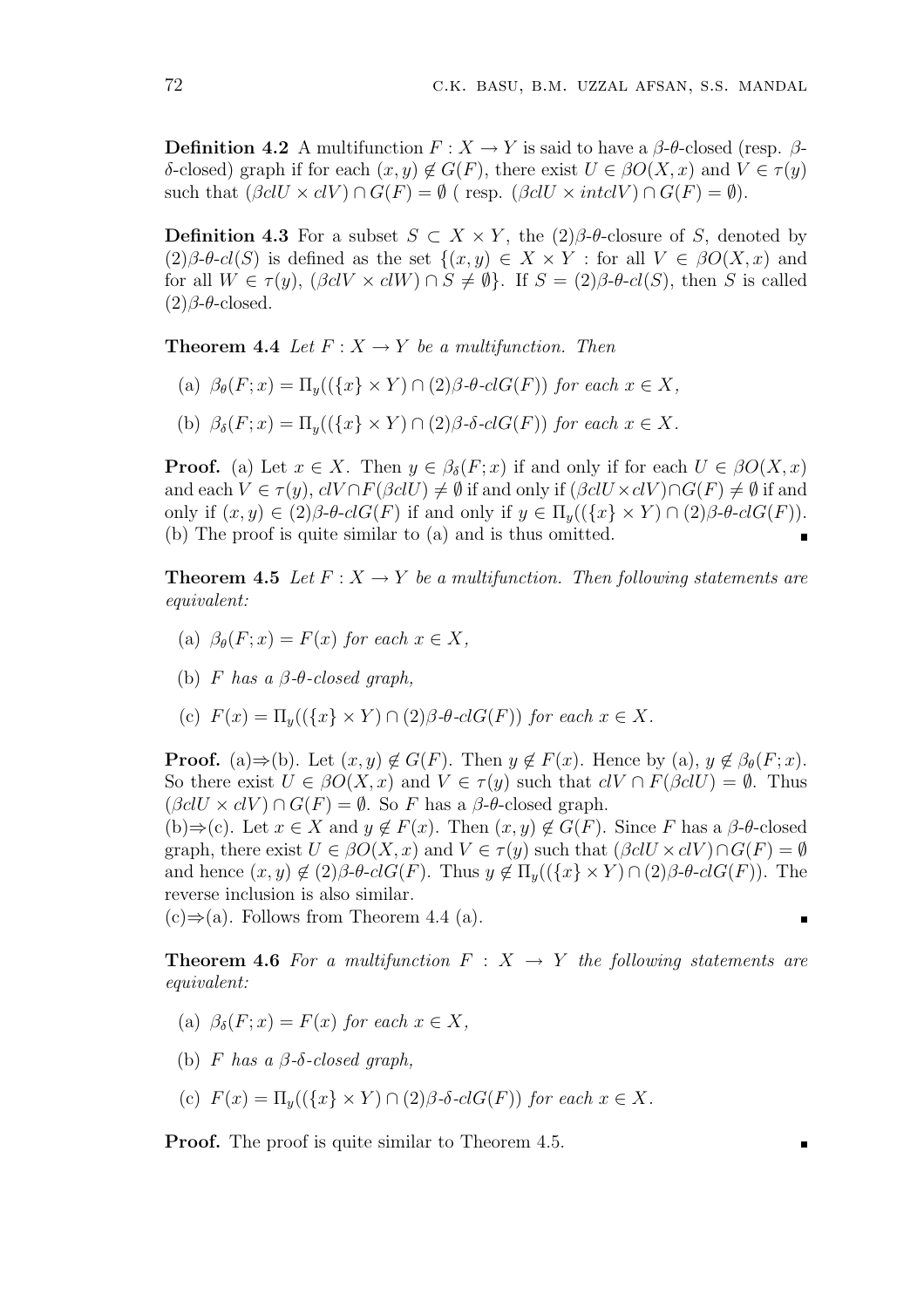**Definition 4.7** A multifunction  $F: X \to Y$  is said to be upper strongly  $\theta$ - $\beta$ continuous if for each  $x \in X$  and each  $V \in \tau(F(x))$ , there is an  $U \in \beta O(X, x)$ such that  $F(\beta \text{cl} U) \subset V$ .

**Theorem 4.8** If  $F : X \to Y$  is upper strongly  $\theta$ - $\beta$ -continuous multifunction, then for each  $x \in X$ ,  $\beta_{\theta}(F; x) = \theta$ -cl $F(x)$ .

**Proof.** From the definition of  $\beta_{\theta}(F; x)$ , it is clear that  $\theta$ -clF(x) ⊂ $\beta_{\theta}(F; x)$ . Since F is a upper strongly  $\theta$ - $\beta$ -continuous, for each  $V \in \tau(F(x))$ , there is an  $U \in \beta O(X, x)$  such that  $F(\beta c U) \subset V$ . Hence the filter subbase  $F(\beta R(X, x))$ is stronger than the filter subbase  $\tau(F(x))$  in Y. So  $\beta_{\theta}(F; x) \subset \alpha d_{\theta} \tau(F(x)) =$  $ad\tau(F(x)) = \theta$ -cl $F(x)$  (since for a subset K of a space X,  $\theta$ -cl $K = ad\tau(K)$  [22]). Therefore  $\beta_{\theta}(F; x) = \theta \text{-}clF(x)$ .

Theorem 4.9 An upper strongly  $\theta$ -β-continuous multifunction has a  $\beta$ -θ-closed qraph if and only if it has  $\theta$ -closed point images.

Proof. The proof follows from Theorem 4.5 and Theorem 4.8.

Corollary 4.10 A strongly  $\theta$ - $\beta$ -continuous [30] surjection  $\psi : X \to Y$  has a β-θ-closed graph if and only if Y is Hausdorff.

**Proof.** Since a space Y is Hausdorff if and only if its points are  $\theta$ -closed, the proof follows from Theorem 4.9.

We say a multifunction  $F: X \to Y$  has a  $\theta$ -closed graph (resp. $\delta$ -closed graph) if  $G(F)$  is a  $\theta$ -closed (resp. $\delta$ -closed) subset of  $X \times Y$ .

**Theorem 4.11** If a multifunction  $F: X \to Y$  has

- (i)  $\theta$ -closed graph then  $\beta_{\theta}(F; x) = F(x)$  for each  $x \in X$ ,
- (ii)  $\delta$ -closed graph then  $\beta_{\delta}(F; x) = F(x)$ , for each  $x \in X$ .

**Proof.** We proof this theorem for the multifunction having  $\theta$ -closed graph only. For the case of multifunction having  $\delta$ -closed graph, the proof is similar. Let  $x \in X$  and  $y \in \beta_{\theta}(F; x)$ . Then for each  $V \in \beta O(X, x)$  and each  $U \in \tau(y)$ ,  $F(\beta c V) \cap c l U \neq \emptyset$  i.e  $F^{-}(c l U) \cap \beta c l V \neq \emptyset$ . Thus for any basic open set  $W_1 \times W_2$ in  $X \times Y$  containing  $(x, y)$ ,  $F^{-}(c l W_1) \cap F^{-}(c l W_2) \neq \emptyset$  (as  $\tau(x) \subset \beta O(X, x)$ ) and hence  $cl(W_1 \times W_2) = (clW_1 \times clW_2) \cap G(F) \neq \emptyset$  (as  $\beta clW_1 \subset clW_1$ ). So  $(x, y) \in \theta$  $clG(F) = G(F)$ . Hence  $y \in F(x)$ . Thus  $\beta_{\theta}(F; x) \subseteq F(x)$ . Also it is obvious that  $F(x) \subseteq \beta_{\theta}(F; x)$ . So  $\beta_{\delta}(F; x) = F(x)$ , for each  $x \in X$ .

**Lemma 4.12** Let X and Y be topological spaces,  $M \subseteq X$ ,  $N \subseteq Y$ . Then

(i)  $\beta cl(M \times N) \subseteq \beta clM \times \beta clN$ ,

(ii) If 
$$
M \in \beta O(X, x)
$$
 and  $N \in \beta O(Y, y)$  then  $M \times N \in \beta O(X \times Y, (x, y))$ .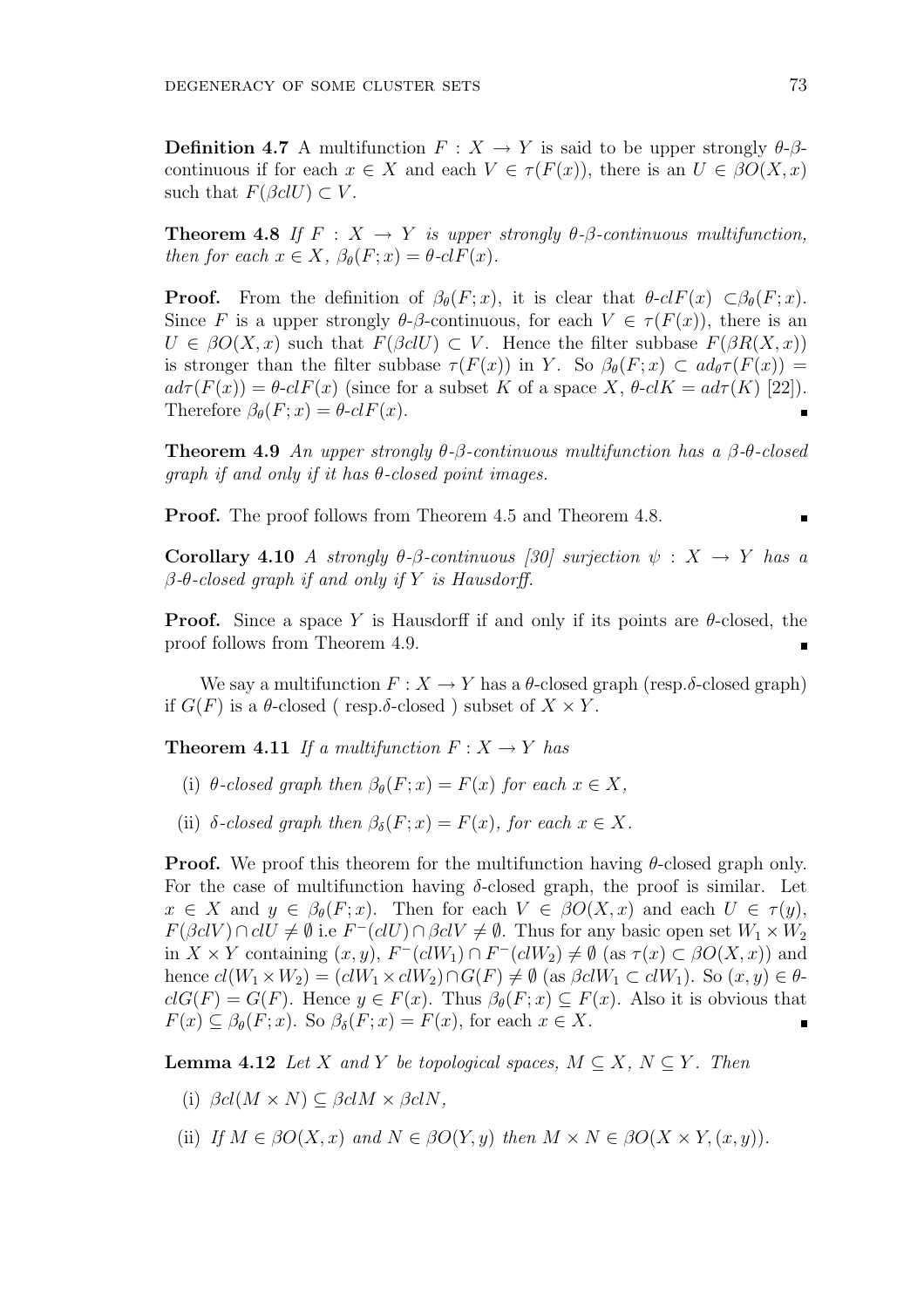**Proof.** (i)  $\beta cl(M \times N) = (M \times N) \cup \text{interlimit}(M \times N) = (M \times N) \cup (\text{interlimit}(M \times N))$  $intclintN$   $\subset$   $(M \cup intclintM) \times (N \cup intclintN) = \beta c l M \times \beta c l N$ . (ii)  $M \times N \subseteq (clintclM) \times (clintclN) = clintcl(M \times N)$ .

**Theorem 4.13** If a multifunction  $F: X \to Y$  satisfies any one of the following:

- (a)  $\beta_{\theta}(F; x) = F(x)$ , for each  $x \in X$ ,
- (b)  $\beta_{\delta}(F; x) = F(x)$ , for each  $x \in X$ .

Then, the graph  $G(F)$  is sp- $\theta$ -closed [30].

**Proof.** (a) Let  $F: X \to Y$  be the multifunction satisfies (a) and let  $(x, y) \notin G(F)$ . Then  $y \notin F(x) = \beta_{\theta}(F; x)$  and so there exist  $U \in \beta O(X, x)$  and  $V \in \tau(y) \subseteq$  $\beta O(Y, y)$  such that  $c(V \cap F(\beta cUV)) = \emptyset$  and hence  $(\beta cUV \times \beta cVV) \cap G(F) = \emptyset$  (as  $\beta \ell U \subset \ell V$ ). But from the lemma 4.12, we have  $\beta \ell U \times V \cap G(F) = \emptyset$ , where  $U \times V \in \beta O(X \times Y,(x,y))$ . So  $G(F)$  is  $sp$ - $\theta$ -closed.

(b) Since for a subset S of Y,  $\beta clintS = intclintS$  [6], then for any open set V of  $Y \beta c V = \text{int} c V$ . Because of this fact, the proof is now quite similar to the proof as for the case (a).

**Theorem 4.14** A subset S of a topological space X is  $\beta$ -closed relative to X (i.e. β-set) if and only if for every filter base  $Ω$  on  $X$  with  $F ∩ K ≠ ∅$  for each  $F ∈ Ω$ and each  $K \in \beta O(X, S)$ ,  $S \cap \beta \cdot \theta \cdot ad\Omega \neq \emptyset$ .

**Proof.** Let S be not β-closed relative to X. Then there exists a cover  $\mathcal{V} = \{V_{\alpha} :$  $\alpha \in I$  by  $\beta$ -open sets of X such that  $S \not\subset \bigcup \{\beta cl V_\alpha : \alpha \in I_0\}$  for any finite subset I<sub>0</sub> of I. Clearly the family  $\Omega = \{S - \bigcup_{\alpha \in I_0} \beta c l V_\alpha : I_0 \text{ is a finite subset of } I\}$  is a filterbase on X. As  $\emptyset \neq F \subseteq S$  and  $S \subseteq K$  for each  $F \in \Omega$  and  $K \in \beta O(X, S)$ then  $F \cap K \neq \emptyset$  for each  $F \in \Omega$  and  $K \in \beta O(X, S)$ . Clearly  $S \cap \beta$ - $\theta$ -ad $\Omega = \emptyset$ . In fact if  $x \in S$  then there exists  $V_\alpha \in \mathcal{V}$  such that  $x \in V_\alpha$  and  $X - \beta c l V_\alpha \in \Omega$ satisfying  $\beta c V_\alpha \cap (X - \beta c V_\alpha) = \emptyset$ , a contradiction. So S is  $\beta$ -closed relative to X.

Conversely, if possible let  $S \cap \beta$ - $\theta$ -ad $\Omega = \emptyset$ , when S is  $\beta$ -closed relative to X and  $\Omega$  satisfies condition of the hypothesis. Then for each  $x \in S$ , there exists a  $V_x \in \beta O(X, x)$  and an  $F_x \in \Omega$  such that  $\beta c V_x \cap F_x = \emptyset$ . Since S is  $\beta$ -closed relative to X, there exist  $x_1, x_2, \ldots, x_n \in S$  such that  $S \subset \bigcup_{i=1}^n \beta clV_{x_i}$ . Since  $\Omega$  is a filterbase, there exists an  $F \in \Omega$  such that  $F \subseteq \bigcup_{i=1}^n \beta cl F_{x_i}$ . Clearly  $F \cap (\cup_{i=1}^n \beta cl V_{x_i}) = \emptyset$  and  $\cup_{i=1}^n \beta cl V_{x_i} \in \beta O(X, S)$ . This contradicts the hypothesis which  $\Omega$  satisfies.

**Lemma 4.15** If S is a  $\beta$ - $\theta$ -closed subset of a  $\beta$ -closed space X then S is  $\beta$ -closed relative to X.

 $\blacksquare$ 

**Proof.** The proof is quite clear.

**Theorem 4.16** The following statements are equivalent for a space  $X$ :

(a) X is  $\beta$ -closed,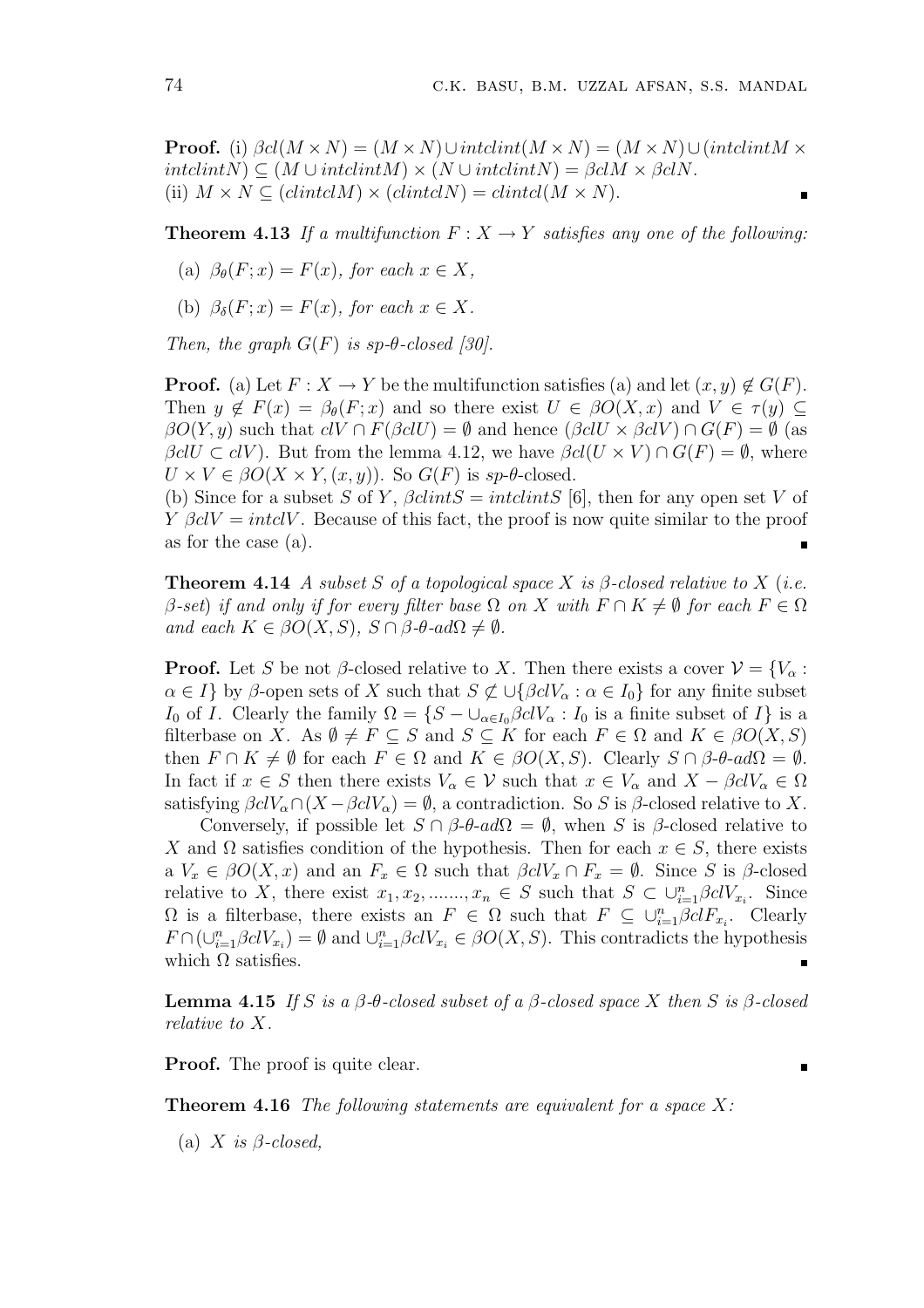- (b) For a multifunction  $F: X \to Y$ , where Y is any topological space,  $\bigcap \{\delta\negthinspace\negthinspace\cdot cl\hskip.03cm F(V): V\in\beta\mathit{O}(X,S)\}\subseteq \beta_\delta(F,S)$ , for each  $\beta\textnormal{-}\delta\textnormal{-closed set }S$  of X,
- (c) For each multifunction  $F: X \to Y$ , where Y is any topological space,  $\bigcap \{\beta \cdot \theta \cdot \mathit{clF}(V) : V \in \beta O(X, S) \} \subseteq \beta_{\theta}(F, S)$ , for each  $\beta \cdot \theta \cdot \mathit{closed} \ set S$  of X.

**Proof.** (a)⇒(b). Since X is  $\beta$ -closed and S is  $\beta$ - $\theta$ -closed, then by Lemma 4.15, S is β-closed and X. If  $y \in \bigcap \{\delta \text{-}clF(V) : V \in \beta O(X, S)\}\)$  then for each  $U \in \tau(y)$ ,  $F(V) \cap \text{int} \text{cl} U \neq \emptyset$  i.e.  $V \cap F^{-}(\text{int} \text{cl} V) \neq \emptyset$ . Since S is  $\beta$ -closed relative to X and the filter base  $\Omega = \{F^{-}(intclU) : U \in \tau(y)\}\$  satisfies the condition of Theorem 4.14, then  $S \cap \beta$ - $\theta$ -ad $\Omega \neq \emptyset$ . Let  $x \in S \cap \beta$ - $\theta$ -ad $\Omega$ . Then for each  $W \in \beta O(X, x)$  and each  $U \in \tau(y)$ ,  $F^{-}(\text{intcl } U) \cap \beta \text{cl } W \neq \emptyset$  i.e.  $\text{intcl } U \cap F(\beta \text{cl } W) \neq \emptyset$ ; which shows that  $y \in \delta$ -clF( $\beta$ clW), for each  $W \in \beta O(X, x)$ . Thus  $y \in \beta_{\delta}(F, x) \subseteq \beta_{\delta}(F, S)$ .

(b) $\Rightarrow$ (c). Since we know that for a subset A of X,  $\beta clint A = intclint A$  [6], then for an open U,  $\beta$ clU = intclU. Hence from the definition of  $\beta$ - $\theta$ -closure of a subset A, we have  $\beta$ - $\theta$ - $c\lambda A \subseteq \delta$ - $c\lambda A$ . So (b) $\Rightarrow$ (c) follows immediately.

(c)⇒(a). Let  $\Omega$  be a filter base on X. Let  $z \notin X$ . Now consider  $Y = X \cup \{z\}$ and  $\tau_Y = \{U \subseteq Y: \text{ either } z \notin U \text{ or there exists } F \in \Omega \text{ such that } F \subseteq U \text{ when }$  $z \in U$ . Then  $\tau_Y$  is a topology on Y [22]. So for the identity map  $\psi : X \to Y$ , we have from hypothesis (c) that  $\beta_{\delta}(\psi, X) \supseteq \bigcap \{\beta \cdot \theta \cdot \mathrm{cl}\psi(V) : V \in \beta \mathrm{O}(Y, X)\} = \bigcap \{\beta \cdot \theta \cdot \mathrm{cl}\psi(V) : V \in \beta \mathrm{O}(Y, X)\}$  $\theta$ -clV :  $V \in \beta O(Y,X)$ } =  $\beta$ - $\theta$ -clX (in  $(Y,\tau_Y)$ ). To prove the last equality, it is enough to prove that  $z \in \beta-\theta - cX$  (in  $(Y, \tau_Y)$ ). Clearly  $\{z\}$  is not open in  $(Y, \tau_Y)$ and also  $\{z\}$  is not  $\beta$ -open in  $(Y, \tau_Y)$ . In fact  $\{z\} \not\subset \mathit{clintcl}\{z\}$  (as  $\mathit{cl}\{z\} = \{z\}$  and hence  $intcl\{z\} = \emptyset$ ). So  $\beta clU \cap X \neq \emptyset$ , for all  $U \in \beta O(Y, z)$ . Thus  $z \in \beta$ - $elX$ . Hence  $z \in \beta_{\delta}(\psi, x)$  for some  $x \in X$ . Let  $F \in \Omega$ . Then from the construction of  $\tau_Y$ , it is clear that  $Y - (F \cup \{z\})$  as well as  $F \cup \{z\}$  are both open in  $(Y, \tau_Y)$ . Also  $\beta cl(F \cup \{z\}) = intcl(F \cup \{z\})$  (as for an open set W,  $\beta clW = intclW$ ). So for each  $V \in \beta O(X, x)$ , and each  $F \in \Omega$ , we have  $\beta c V \cap F = \psi(\beta c V) \cap (F \cup \{z\})$  (as  $z \notin \psi(\beta c l V) = \psi(\beta c l V) \cap \beta c l (F \cup \{z\})$  (since  $\{x_0\}$  is open and hence  $\beta$ -open in  $(Y, \tau_Y)$  whenever a point  $x_0$  in X satisfies  $x_0 \notin F$  =  $\psi(\beta c V) \cap \text{intcl}(F \cup \{z\}) \neq \emptyset$ (as  $z \in \beta_{\delta}(\psi, x)$  and  $F \cup \{z\} \in \tau_Y$ ). So  $x \in \beta$ -θ-ad $\Omega$  and hence X is  $\beta$ -closed as we know that a space X is  $\beta$ -closed if and only if every filter base on X,  $\beta$ - $\theta$ -adheres at a some point in  $X$  [7].

#### **Theorem 4.17** The following statements are equivalent for a space  $X$ :

- (a) X is  $\beta$ -closed,
- (b) For a multifunction  $F: X \to Y$ , where Y is any topological space,  $\bigcap \{\theta \text{-}clF(V) : V \in \beta O(X, S) \} \subseteq \beta_{\theta}(F, S)$ , for each  $\beta$ - $\theta$ -closed set S of X,
- (c) For each multifunction  $F: X \to Y$ , where Y is any topological space,  $\bigcap \{\beta \cdot \theta \cdot \mathit{clF}(V) : V \in \beta O(X, S) \} \subseteq \beta_{\theta}(F, S)$ , for each  $\beta \cdot \theta \cdot \mathit{closed} \ set S$  of X.

Proof. The proof is quite similar to the proof of the Theorem 4.16 and is thus omitted.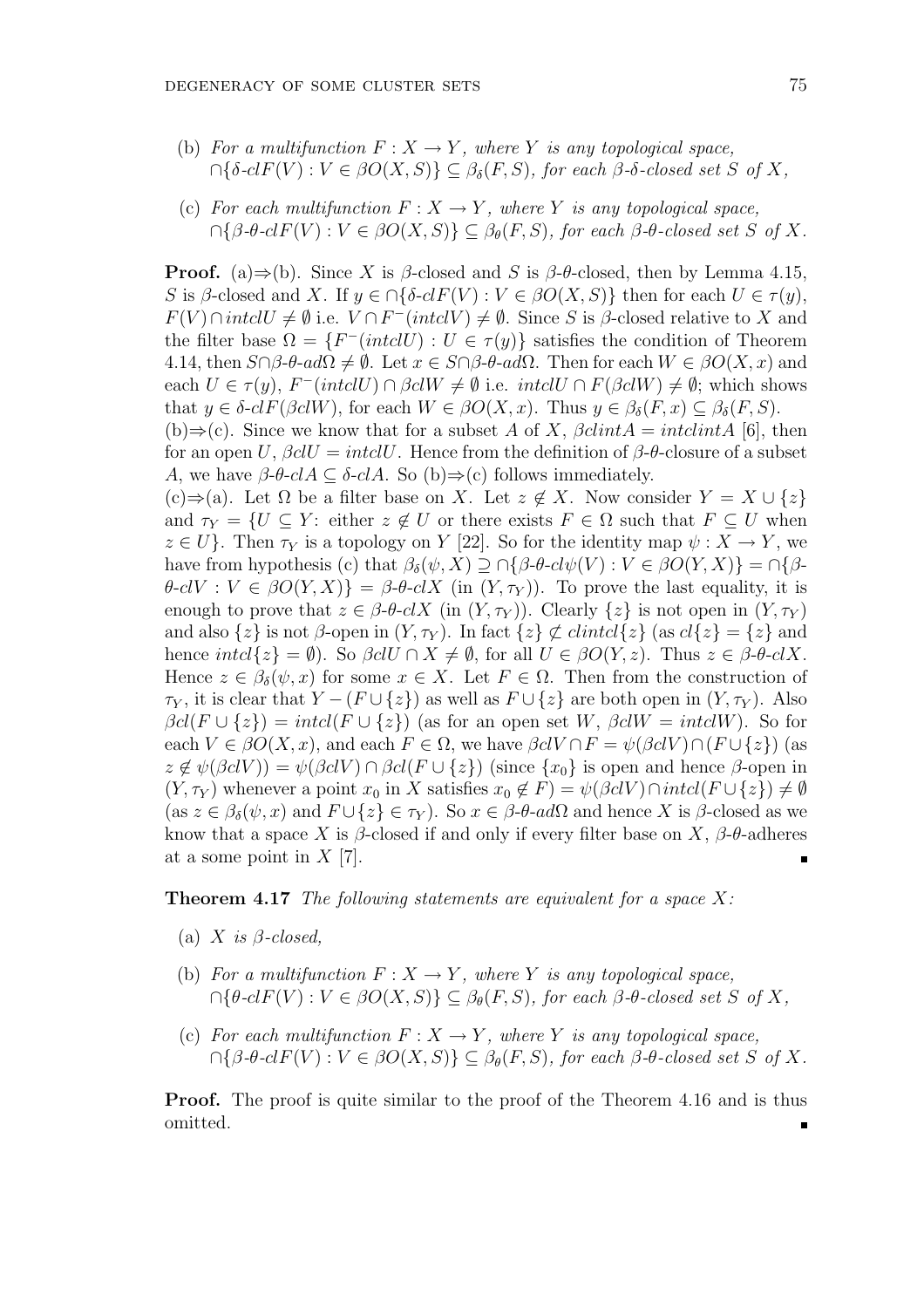Acknowledgement. The authors are grateful to the learned referee for his constructive suggestions which improved the paper to a great extent.

### References

- [1] ABD EL-MONSEF, M.E., EL-DEEB, S.N., MAHMOUD, R.A.,  $\beta$ -open sets and  $\beta$ -continuous mappings, Bull. Fac. Sci. Assiut Univ., 12 (1) (1983), 77–90.
- [2] ABD EL-MONSEF, M.E., KOZAE, A.M., Some generalized forms of compactness and closedness, Delta J. Sci., 9 (2), (1985), 257–269.
- [3] ABD EL-AZIZ AHMED ABO-KHADRA, On generalized forms of compactness, Master's Thesis, Faculty of Science, Tanta University, Egypt, 1989.
- [4] ANDRIJEVIĆ, D., Semi-preopen sets, Math. Vesnik, 38 (1986), 24–32.
- [5] ANDRIJEVIĆ, D., On SPO-equivalent topologies, Suppl. Rend. Cir. Mat. Palermo, 29 (1992), 317–328.
- [6] ANDRIJEVIĆ, D., On b-open sets, Math. Vesnik,  $48$  (1996), 59–64.
- [7] BASU, C.K., GHOSH, M.K.,  $\beta$ -closed spaces and  $\beta$ -θ-subclosed graphs, European J. of Pure and Appl. Math., 1 (3) (2008), 40–50.
- [8] BECEREN, Y., NOIRI, T., Some functions defined by semi-open and  $\beta$ -open sets, Chaos Solitons and Fractals, 36 (2008), 1225–1231.
- [9] Berge, C., Espaces Topologiques, Fonctions Multivoques, Dunod, Paris, 1959.
- [10] BOURBAKI, N., *General Topology*, Addition-Wesley, Reading, Mass, 1966.
- [11] CALDAS, M., JAFARI, S., Some propertires of contra  $\beta$ -continuous functions, Mem. Fac. Sci. Kochi. Univ. (Math), 22 (2001), 19–28.
- [12] COLLINGWOOD, E.F., LOHWATER, J.A., The theory of cluster sets, Cambridge University Press, Cambridge, 1968.
- [13] D'ARISTOTILE, A.J., On  $\theta$ -perfect mappings, Boll. Un. Mat. Ital.,(4) 9  $(1974), 655-661.$
- [14] DICKMAN, R.F., PORTER, J.R.,  $\theta$ -perfect and  $\theta$ -absolutely closed functions, Illinois J. Math., 21 (1977), 42–60.
- [15] DONTCHEV, J., NOIRI, T., N-closed subsets of nearly compact spaces, Acta Math. Hungar., 86, 1, (2000) 117–125.
- [16] DUSZYSKI, Z., On some concepts of weak connectedness of topological spaces, Acta. Math. Hungar., 110 (1-2), (2006), 81–90.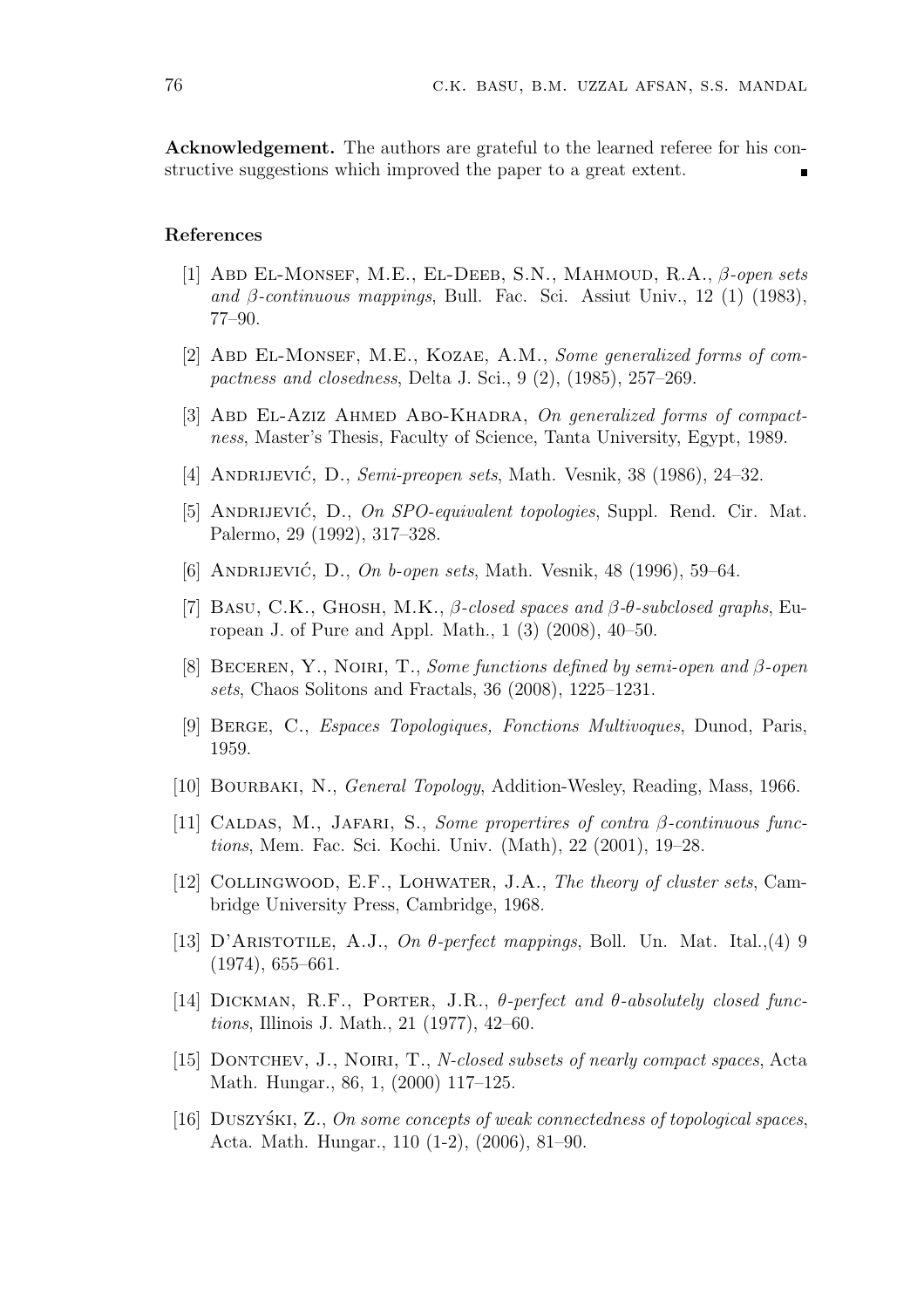- [17] Ganster, M., Andrijevic, D., On some questions concerning semipreopen sets, Journ. Inst. Math. and Comp. Sci. (Math. Ser.), 1 (1988), 65–75.
- [18] HAMLETT, T.R., Application of cluster sets in minimal topological space, Proc. Amer. Math. Soc., 53 (1975), 477–480.
- [19] HAMLETT, T.R., *Cluster sets in general topology*, J. London Math. Soc., 12 (1976), 192–198.
- [20] ULYSSEL HUNTER, An abstract formulation of some theorems on cluster sets, Proc. Amer. Math. Soc., 16 (1965), 909–912.
- [21] JAFARI, S., NOIRI, T., Properties of  $\beta$ -connected spaces, Acta Math. Hungar., 101 (3) (2003), 227–236.
- [22] Joseph, J.E., Multifunctions and cluster sets, Proc. Amer. Math. Soc., 74, 2 (1979), 329–337.
- [23] KOVACEVIC, I., *Continuity and paracompactness*, Glasnik Mat. Ser., III, 19 (39) (1984), no.1, 155–161.
- [24] Levine, N., Semi-open sets and semi-continuity in topological spaces, Amer. Math. Monthly, 70 (1963), 36–41.
- [25] MASHHOUR, A.S., ABD EL-MONSEF, M.E., EL-DEEB, S.N., On precontinuous and weak precontinuous mappings, Proc. Math. Phys. Soc. Egypt, 53 (1982), 47–53.
- [26] MUKHERJEE, M.N., DEBRAY, A., On S-cluster sets and S-closed spaces, Internat. J. Math. and Math. Sci., 23 (9) (2000), 597–603.
- [27] MUKHERJEE, M.N., ROY, B., On p-cluster sets and their applications to p-closedness, Carpathian J. Math., 22, 1-2 (2006), 99–106.
- [28] NJASTAD, O., On some classes of nearly open sets, Pacific Jour. Math., 15 (1965), 961–970.
- [29] Noiri, T., A generalization of perfect functions, J. London Math. Soc., 2 (1978), 540–544.
- [30] NOIRI, T., Weak and strong forms of  $\beta$ -irressolute functions, Acta Math. Hungar., 99 (4), (2003), 315–328.
- [31] POPA, V., NOIRI, T.,  $On \beta$ -continuous functions, Real Analysis Exchange, 18 (1992-1993), 544–548.
- [32] Popa, V., Noiri, T., Weakly β-continuous functions, Ann. Univ. Timisoara Ser. Mat. Inform., 32 (1994), 83–92.